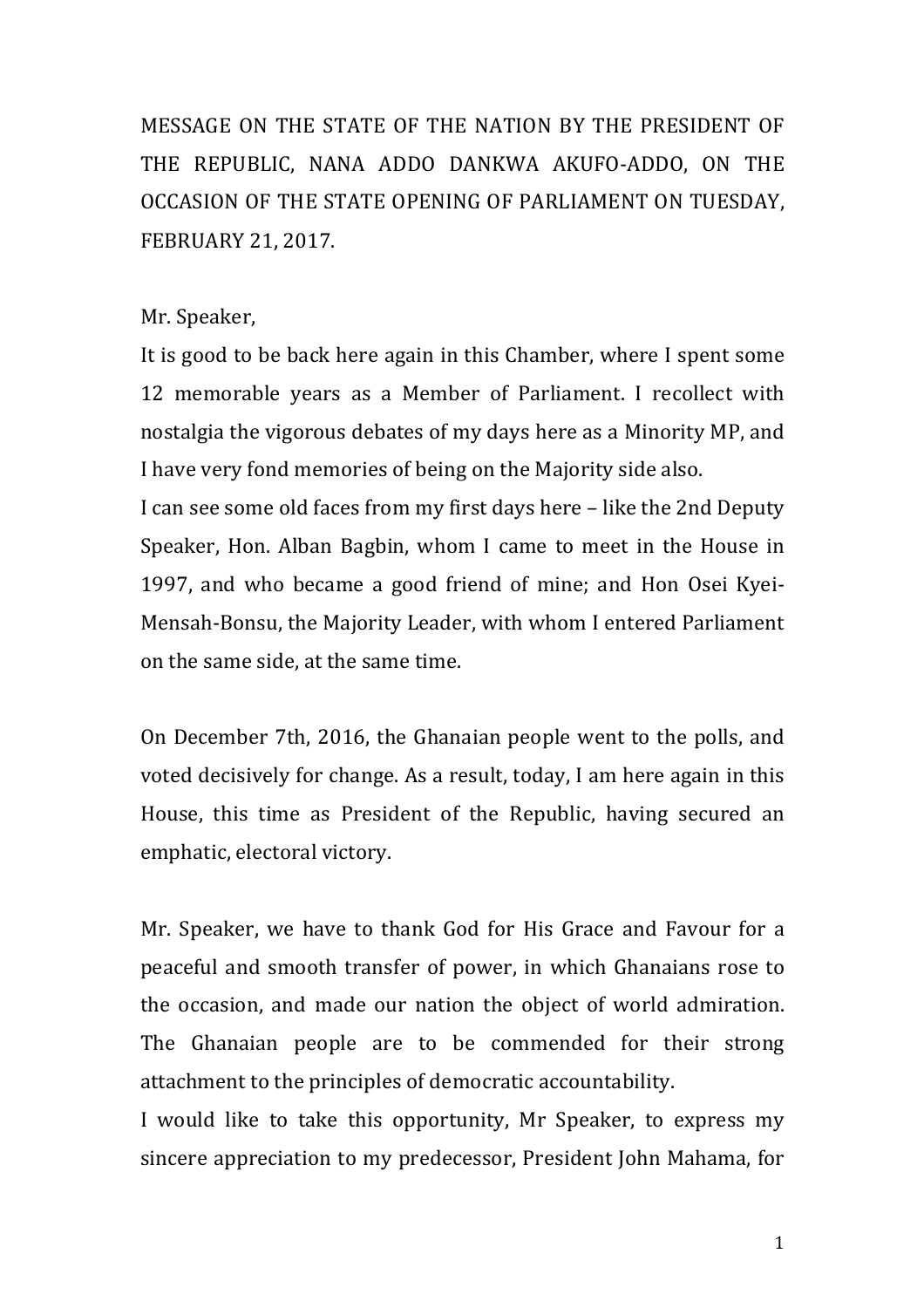his leadership and his role in the transition. His conduct has been a credit to our nation.

Mr. Speaker, I am happy to see the presence in this House of two other former Presidents of the Republic, their Excellencies Jerry John Rawlings and John Agyekum Kufuor. I am in the enviable position of being the first Ghanaian leader to be able to draw on the experiences of three living, former Presidents. This should, definitely, enrich my tenure of office.

Mr Speaker, I congratulate you on your unanimous election to preside over the affairs of this House. It is a fitting acknowledgement of your distinguished service to our nation. I congratulate also your deputies on their appointments, the 1st Deputy Speaker, a respected member of the House, Hon. Joe Osei Wusu, and 2nd Deputy Speaker, the veteran legislator, Hon. Alban Bagbin. I commend also the Majority Leader, my contemporary in this House, who can now put his extensive experience of Parliament to use as Leader of the House and Minister for Parliamentary Affairs. My compliments go, too, to the new Minority Leader, Hon. Haruna Iddrisu, who announced himself on the national stage when he came here in my last term in the House. It is clear that he has an important future in Ghanaian politics. I want to assure him and the leadership of the House, on both sides, that I will co-operate fully with Parliament to enhance the governance of our nation to be able to do the business of Ghana effectively.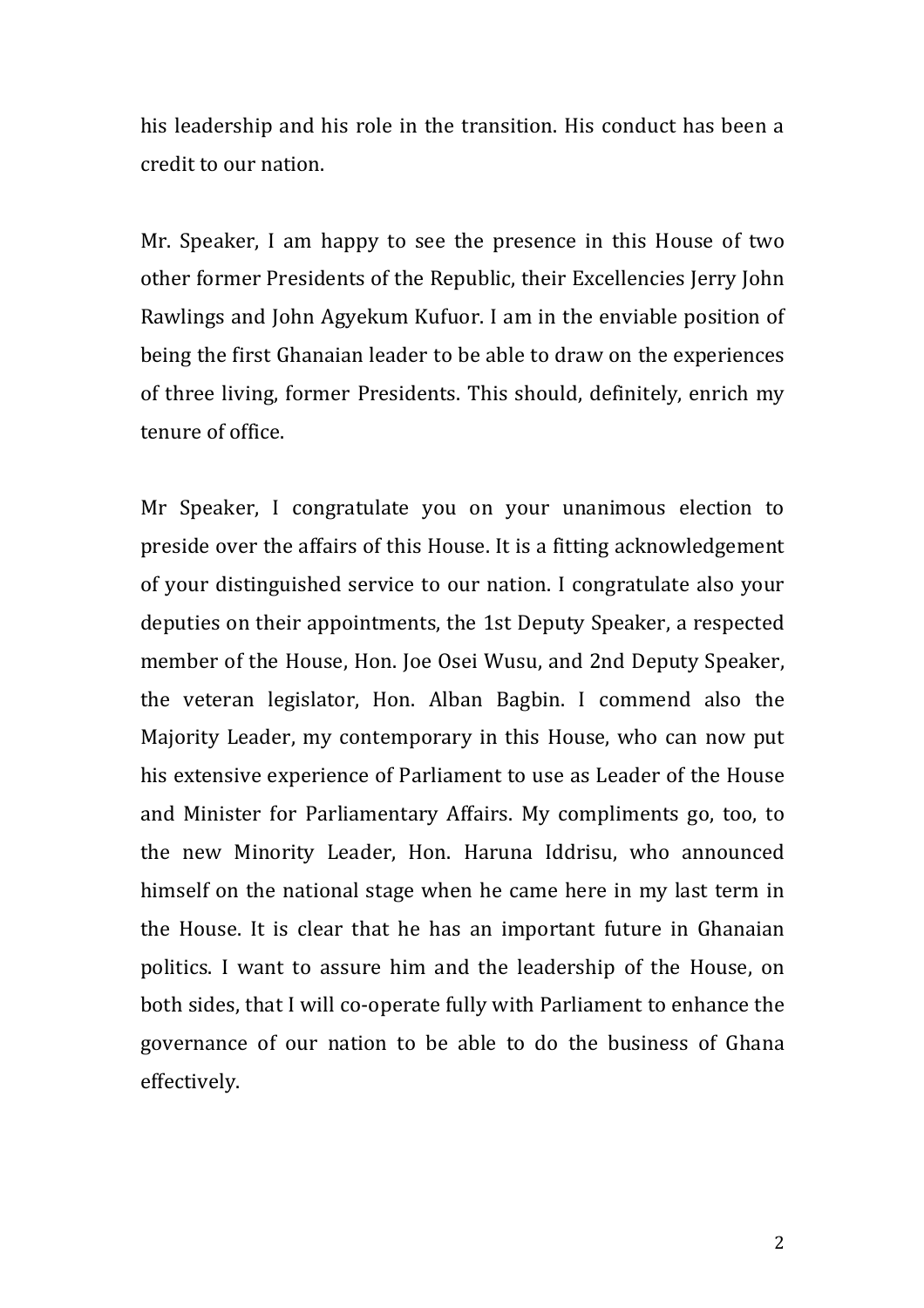Mr. Speaker, I use this occasion to commend the Electoral Commission and its Chairperson, Charlotte Osei, for the conduct of our recent elections, which has received domestic and international acclaim. In the coming years, I hope that our electoral processes will become even more robust, so that free and fair elections become automatic parts of our democratic culture.

Mr. Speaker, certain incidents occurred during the transition period that are matters of concern to me, and should be to every Ghanaian, as they marred an otherwise dignified and successful transition. Wrongdoing has no political colour, and I do not subscribe to the lawlessness of political party supporters simply because their party has been elected into office.

Mr. Speaker, when those incidents began, I instructed the then Inspector General of Police, John Kudalor, to apply the law, irrespective of political affiliation, to all lawbreakers. This instruction was also carried on to his successor, David Asante Appeatu. Both of them acted upon it, which helped to bring the situation under control.

It appears these events were predicated on some concept of equalisation, as they happened in 2009, and were repeated again in 2017. I condemn all such conduct, and I call on all political parties, especially the New Patriotic Party and the National Democratic Congress, to ensure that this is the last time such undignified acts occur during our periods of transition.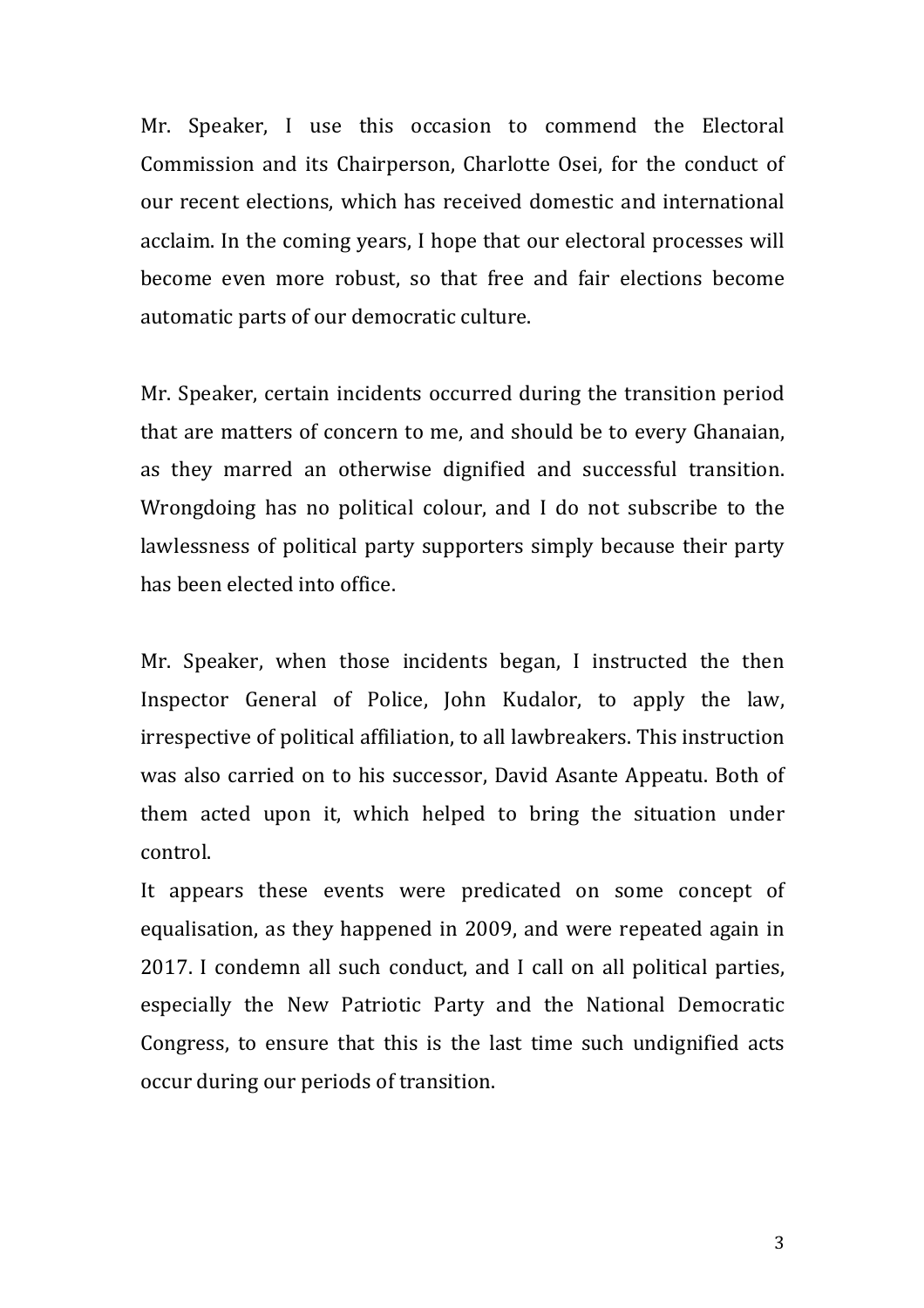Mr. Speaker, I come before you, today, in fulfilment of the constitutional obligation that the President of the Republic gives a message to Parliament on the state of the nation at the beginning of Parliament's session.

Since my inauguration some six weeks ago as president of our country. I have set to work, putting into place the members of the team who will help me govern.

I have heard it said that I am behaving like a man in a hurry. Mr. Speaker, I am, indeed, in a hurry, I am in a great hurry. The times, in which we live, demand that we, all, be in a hurry to deal with the problems we face.

I am grateful, therefore, to the Honourable House for the expeditious manner in which my ministerial nominees have been vetted and approved, thus far. I look forward to the House dealing with the rest of the nominees I send, in an equally fast and efficient manner.

Now that the processes for the composition of the Council of State have been completed, I shall inaugurate the Council this week, which will enable me to proceed rapidly with the appointments that need to be done in consultation with the Council. The full complement of appointments should be in place by the end of March.

Mr. Speaker, the conditions in our country demand that government machinery functions efficiently and at full force, and that nothing is left on autopilot. The conditions demand that all of us, each and every one of us, tackle every task before us with speed and dedication.

Mr Speaker, to give a fair account of the state of our nation, I have to give an account of the state of our economy, of our governance and of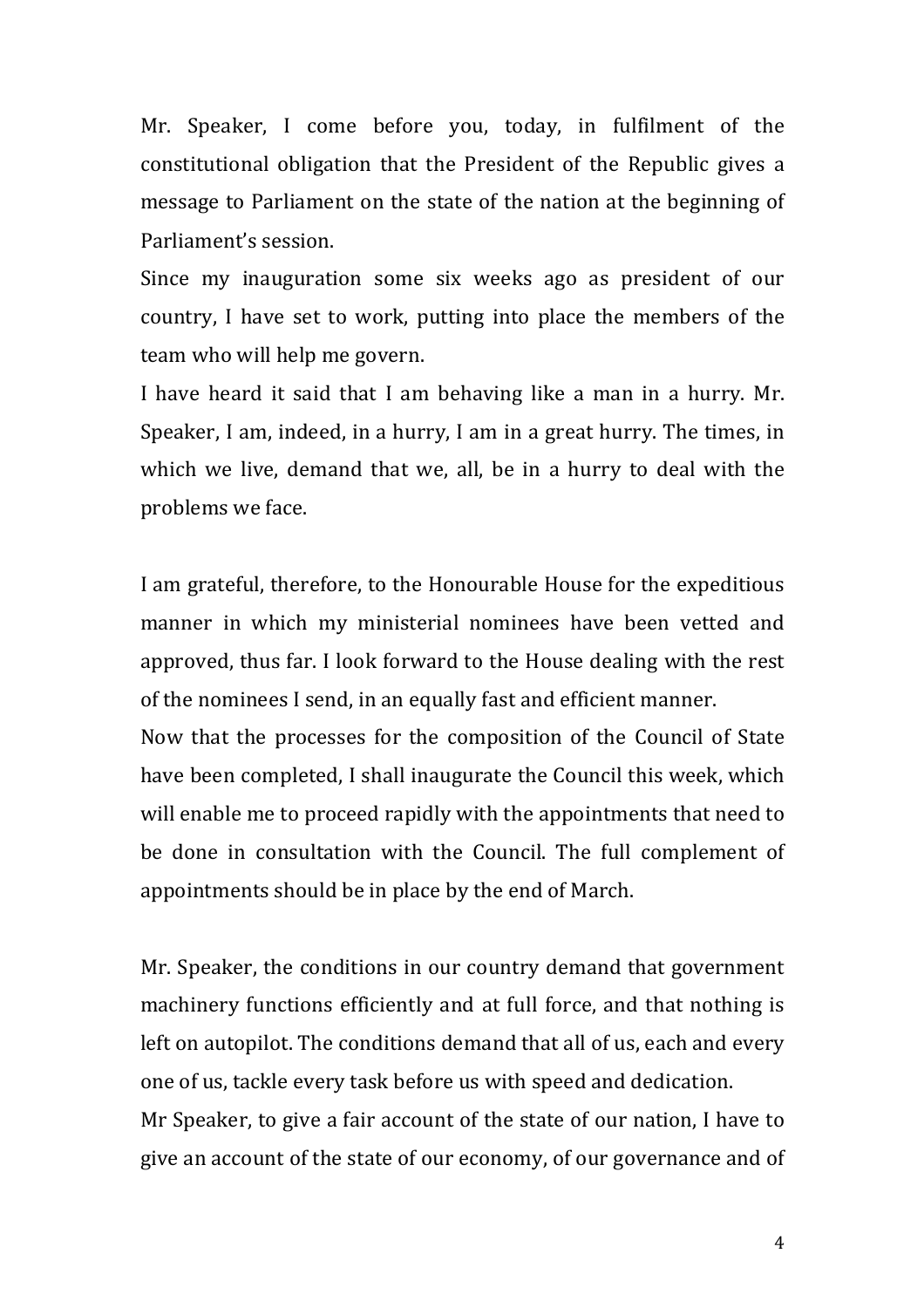our national culture and attitudes. This account will highlight some of the fundamental elements of the situation, and will not pretend to be a detailed, sectoral analysis of our condition. I leave that to the budget statement, to be delivered in ten days time.

Mr. Speaker, I say nothing new or dramatic, when I tell this Honourable House that the economy of our country is in a bad way. After all, in the run-up to the recent elections, I said so, often and loudly. Some six weeks after taking over the reins of government, it gives me no pleasure to have to say that our worst fears have been confirmed, plus a few additional, unpleasant surprises as well.

Mr Speaker, many get quite lost when economists start rattling figures and statistics. I will try not to bore you with a lot of figures, but I hope you will bear with me as I have to put certain essential facts before our country.

You would recall that, notwithstanding the fact that the previous government had more than ten times the financial resources than any other government since independence, its management of our economy in the run up to the 2012 presidential and parliamentary elections resulted in a quagmire that necessitated the urgent intervention of the International Monetary Fund (IMF) in 2014. The IMF programme negotiated was ostensibly to restore fiscal discipline, debt sustainability and increase economic growth. The previous government promised Ghanaians that the reckless public expenditure that characterized the 2012 election year would not be repeated in 2016.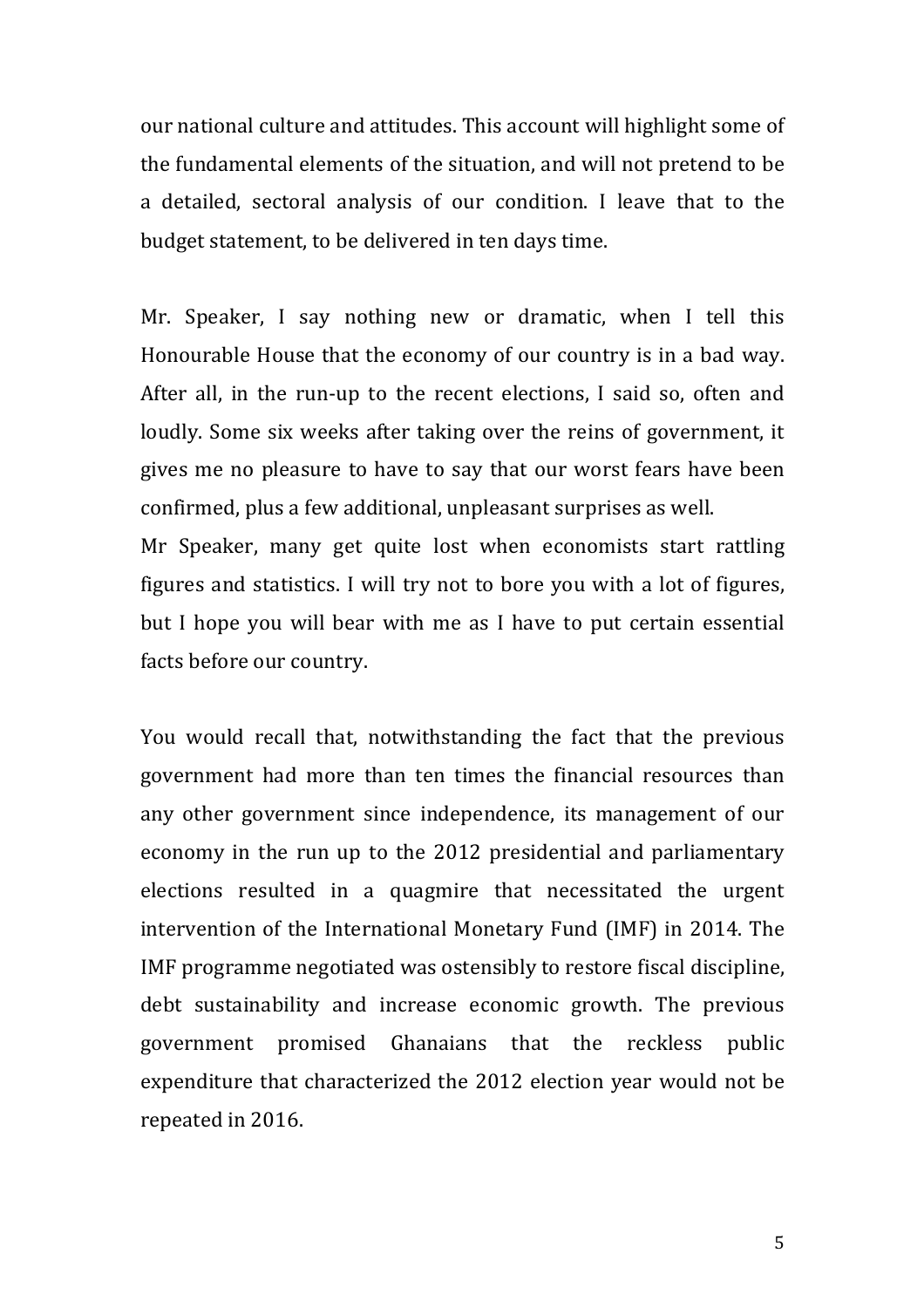Mr. Speaker, the promises to the Ghanaian people were, however, not kept. In fact, virtually all the targets under the IMF programme, as at December 2016, have been missed. Fiscal indiscipline, once again, reared its head in the 2016 election year. Total projected expenditure for 2016 was  $GHq43.9$  billion  $(26\%$  of GDP), but actual expenditure amounted to  $GH$ ¢50.3 billion  $(30.2\% \text{ of GDP})$ . The full facts of the situation have not been put before the Ghanaian people. It appears, from what we are finding out, that some  $GH$ ¢7 billion of arrears and outstanding payments circumvented the very public financial management system that was put in place to prevent such occurrences. These expenditures are being currently audited.

Mr. Speaker, at the same time, revenue performance for the year was poor. The total revenue target for our country was  $GHq37.9$  billion  $(22.7\%$  of GDP), but the actual revenue came in at GH $\epsilon$ 33.2 billion  $(19.9% of GDP).$ 

Mr. Speaker, the combination of higher expenditures and lower revenues than projected resulted in a significant increase in the budget deficit for 2016. As compared to a target of 5.3% under the IMF programme, the fiscal deficit for  $2016$  was  $9\%$  of GDP on a cash basis and  $10.2\%$  of GDP on a commitment basis (that is on the basis of expenditures undertaken but not yet paid for). It should be recalled that, at the time Ghana entered into the IMF programme to restore fiscal discipline, the fiscal deficit was 10.2% of GDP. It is very clear, therefore, that the objectives set out in the programme have not been achieved.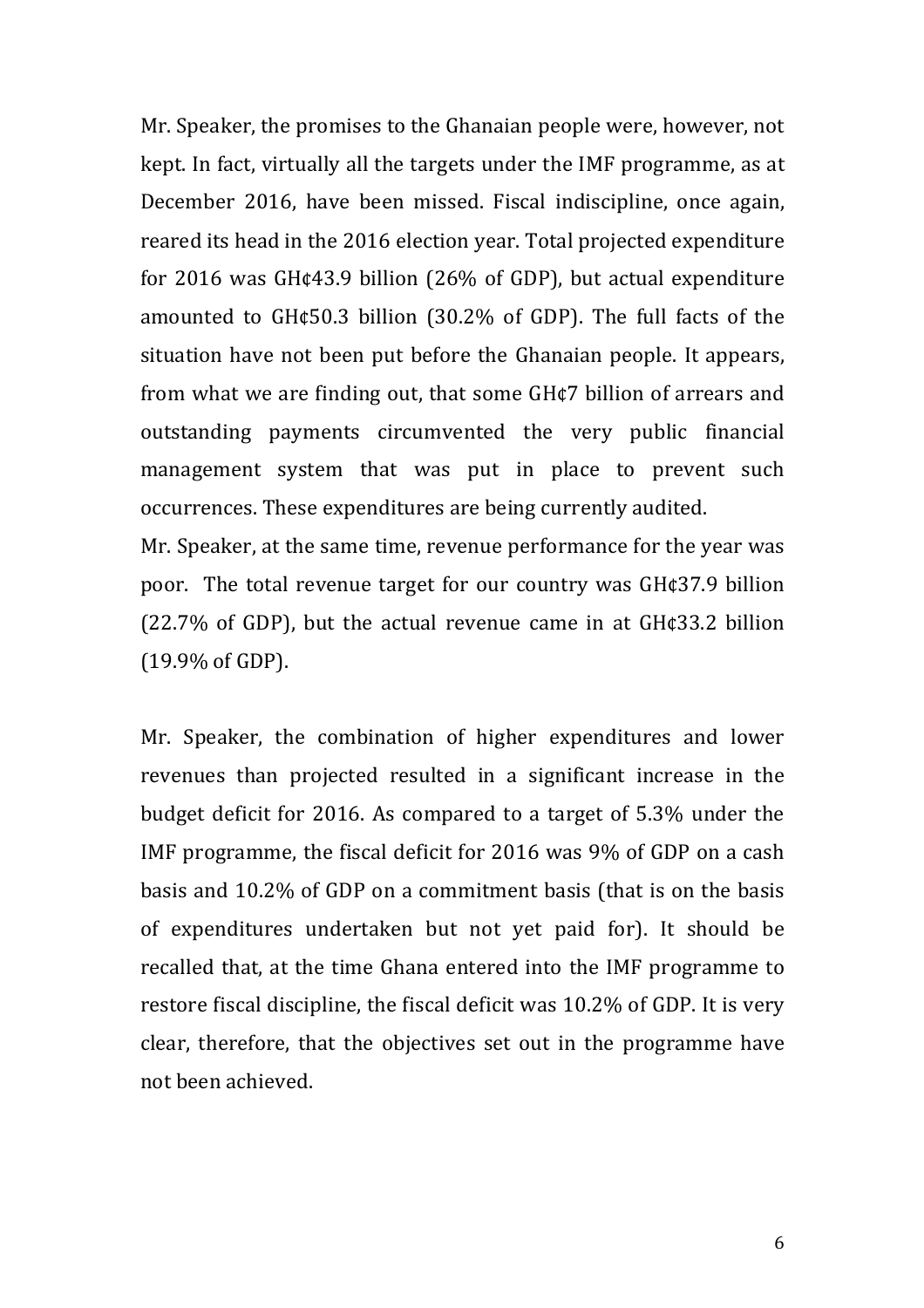Mr. Speaker, the increasing fiscal deficits were financed by increased borrowing. As at the beginning of 2009, Ghana's total debt stock was GH¢9.5 billion. By the end of 2016, the debt stock had ballooned to GH¢122 billion. Ghana's debt stock now stands at 74% of GDP, after all the previous denials to the contrary. The previous government in the last eight years accumulated more debt than all other governments put together since independence! In fact, 92% of Ghana's total debt stock was incurred in the last eight years under the previous government. The interest costs on this debt have also increased and will amount to an estimated GH¢14.1 billion in 2017.

Mr. Speaker, the reality of the state Ghana's public finances today is quite stark. Today, as a result of policy choices, we find ourselves in a situation where Ghana's total revenue is consumed by three main budgetary lines: wages and salaries, interest payments and amortization and statutory payments. These three items alone account for 99.6% of government revenue. This means that anything else that government has to do outside of these lines will have to be financed by borrowing or aid. After eight years of the previous government, there is practically no fiscal space left. The persistent resort to borrowing for any additional expenditure to meet the aspirations of our people is also not sustainable. We cannot continue this way with our public finances. I will not allow this economy to collapse under my watch. We will reduce significantly the fiscal deficit this year.

Mr. Speaker, Ghana's economic growth has also declined dramatically. Notwithstanding the record amount of financial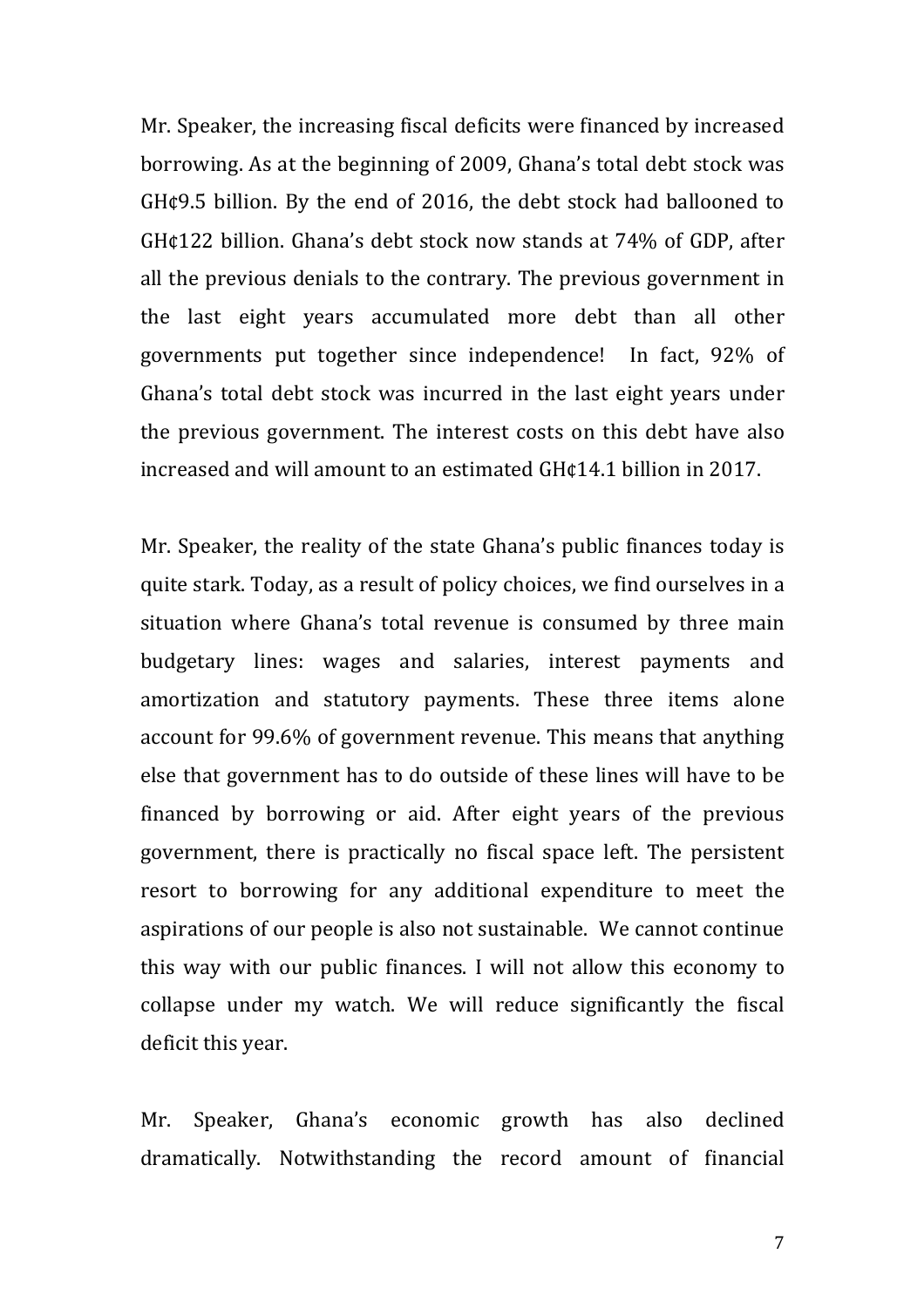resources at the disposal of the previous government, Ghana's GDP growth in 2016 (including oil) is estimated at  $3.6\%$ . This is the lowest GDP growth in about 23 years.

Mr. Speaker, Ghana's banking sector has not escaped the economic decline and has become increasingly fragile. Bad loans in the banking sector have risen significantly. Economic and Financial data from the Central Bank show that non-performing loans have risen sharply from  $11.2\%$  in May 2015 to 17.3% in December 2016. The recent Asset Quality Review of Banks shows significant vulnerability of banks to current economic conditions, with many exhibiting significant weaknesses.

Mr. Speaker, low growth, rising rate of unemployment, high fiscal deficits, high and rising debt, and increased depreciation of the cedi, high cost of food, housing and utilities and high non-performing loans, amongst others, are symptoms of deeper structural problems that will require a range of reforms, beginning immediately and spanning the short, medium and long terms. We are going to have to implement some tough, prudent and innovative policies to get out of this financial cul-de sac and rescue this economy, restore fiscal discipline and debt sustainability as well as increase economic growth.

Mr. Speaker, it gives me no joy to tell the story of the economy as it is - as we inherited it. Too much time, energy and resources were spent in the past, in my view, without a deliberate, conscious assessment of their impact on jobs, and whether or not we were spending wisely to

8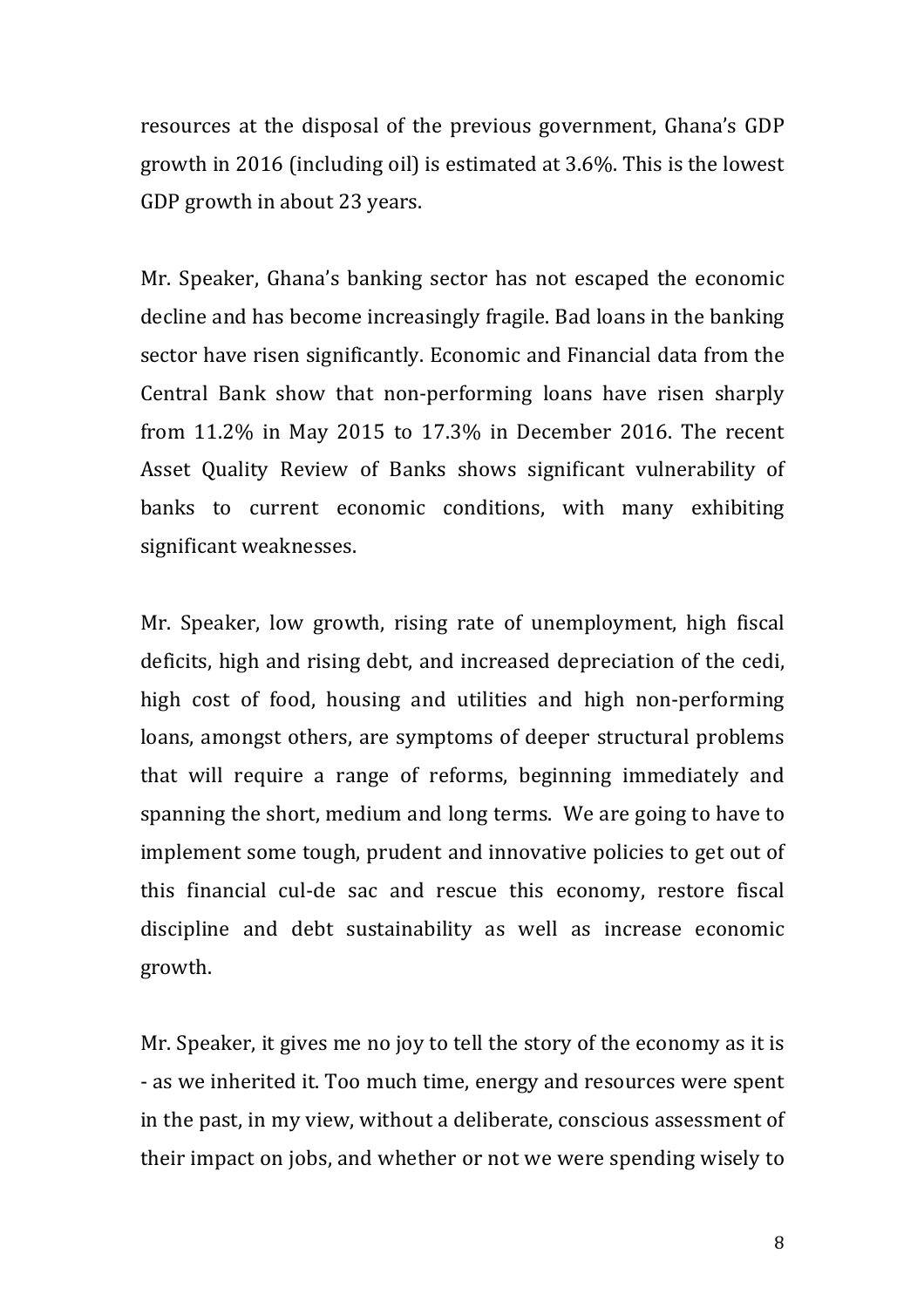improve the lives of the people, communities and businesses. But, I was not elected by the overwhelming majority of the Ghanaian people to complain. I was elected to get things done. I was elected to fix what is broken and my government and I are determined to do just that. At the beginning of March, the Minister for Finance will come to this House to lay out in the national budget the details of our economic policy and the clear roadmap that we have laid out for taking the country out of its current predicament and onto a sustainable path of recovery, jobs creation and prosperity. I am absolute in my confidence that we have the programme, the competence, the commitment, and the goodwill of the people to turn things around. By the Grace of God, we will succeed and I believe this House knows it too.

In the immediate term, targeted legislative policy and institutional reforms will have to be undertaken to unleash the suppressed potential of the economy and allow Ghanaian entrepreneurship to rise and thrive, domestically and internationally.

For too many young people, unemployment is sadly the reality of the start to their adult life. For years, for generations, it was assumed and guaranteed in this country that the quality of life of every generation would be an improvement on that of their parents. We are now faced with the phenomenon of parents looking on in frustration as their grown-up children remain at home, without the means to strike an independent life by themselves.

This generation of Ghanaians dares not be the one to reverse this natural trend. We must create the atmosphere that generates jobs.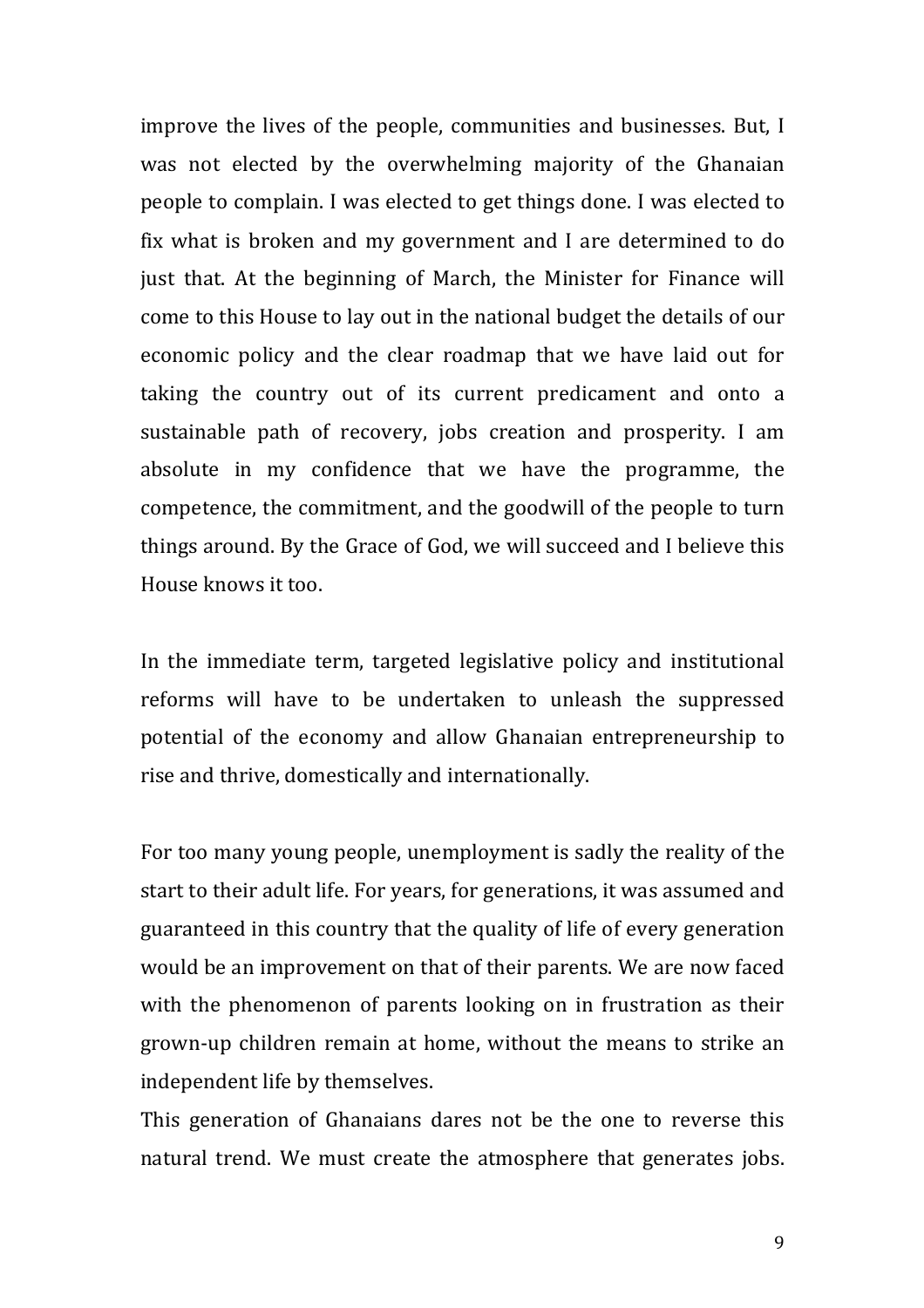We must boost the confidence of the private sector to invest in the economy. 

We must have the courage to start building our future and take the hard decisions that need to be taken to grow our economy. We have no choice but to reduce the budget deficit and cut waste in all sectors of public life. We must complete the formalisation of the economy. The process for a comprehensive national identification system and a property titling system will be completed this year. That will boost confidence in our country and increase investment from nationals and foreigners. Then we will be able to generate jobs.

We must boost the confidence of the private sector to invest in the economy.

Mr. Speaker, I believe the starting point in turning round our fortunes must be with agriculture. Unfortunately, the state of agriculture in our country right now is not good. Farmers are left on their own. It is not surprising; therefore, that food prices are high and we have to import almost everything we eat, including vegetables from our Sahelian neighbours. And yet, agriculture provides the best opportunity to use modern methods to change the lives of many, within the shortest possible time.

We have to irrigate our lands and equip farmers with the skills needed to make farming a well-paying business. We aim to popularize farming by encouraging many people to take it up as a full or part time activity. A National Campaign, "PLANTING FOR FOOD AND JOBS", will be launched to stimulate this activity. An amount of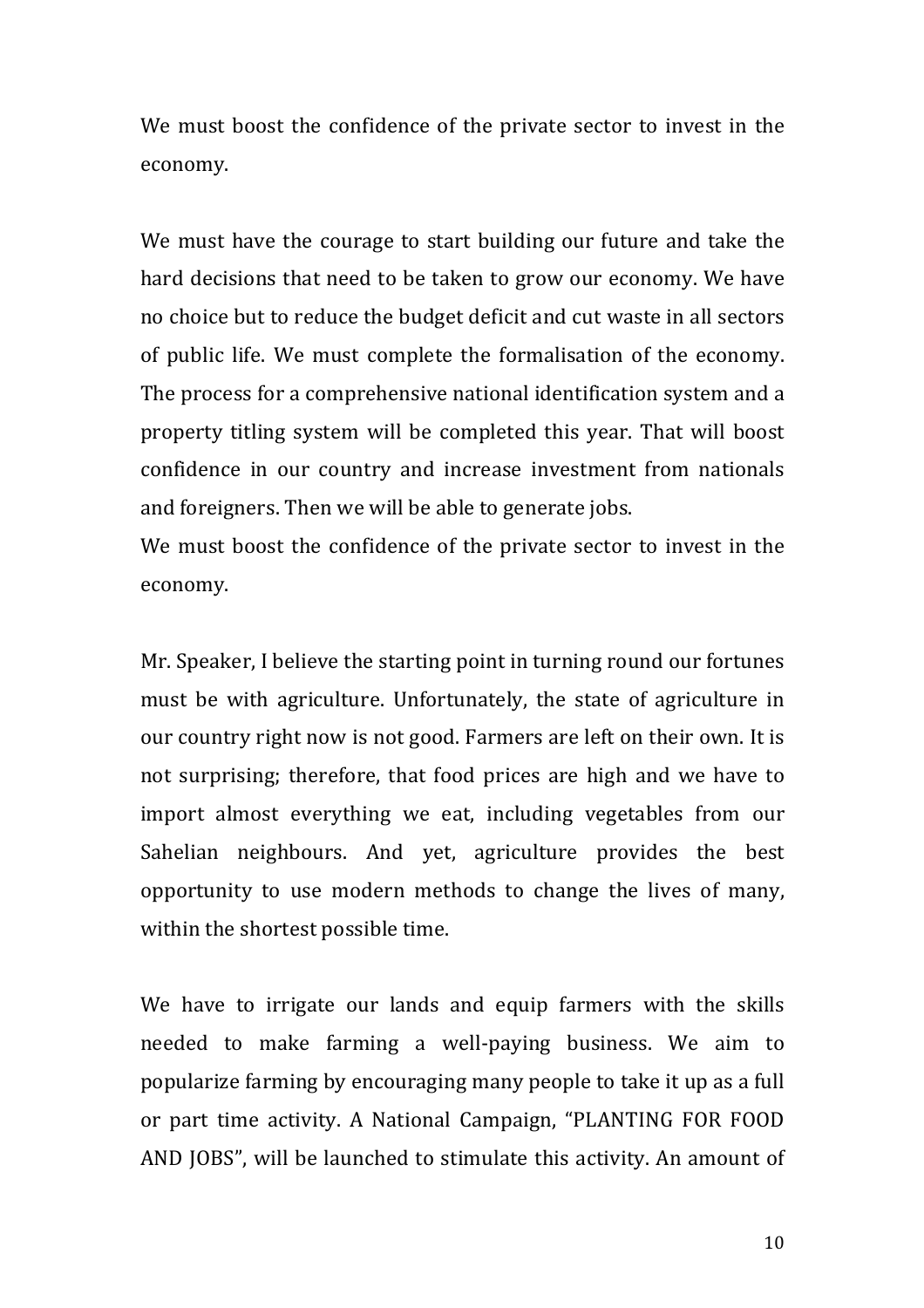125 million Canadian dollars has been secured from Canada, a friend of our nation, to support the initiative.

This Campaign will be anchored on the pillars that will transform agriculture: the provision of improved seeds, the supply of fertilizers, the provision of dedicated extension services, a marketing strategy and the use of e-Agriculture.

To initiate the Campaign, the District Assemblies will be tasked to identify and register progressive farmers in each of the 216 districts. Mr Speaker, for too long our farmers have been left to cope by themselves, without the necessary support from government. For too long, our farmers have been left to the mercy of the vagaries of the weather.

We have decided to embark upon a programme to provide water to enable all-year farming. We are calling it the one-village, one-dam policy. It is a programme that I expect will rapidly get the support of the population, and should help to transform food insecurity in our country.

The three northern regions, in particular, will benefit from the availability of water to enable all-year farming, so that the enforced yearly migration can be minimized and food production become more predictable.

I look forward to an increase in public investment in agriculture, starting from the first budget of my government. We must reverse the unfortunate trend of the past eight years, which saw a regular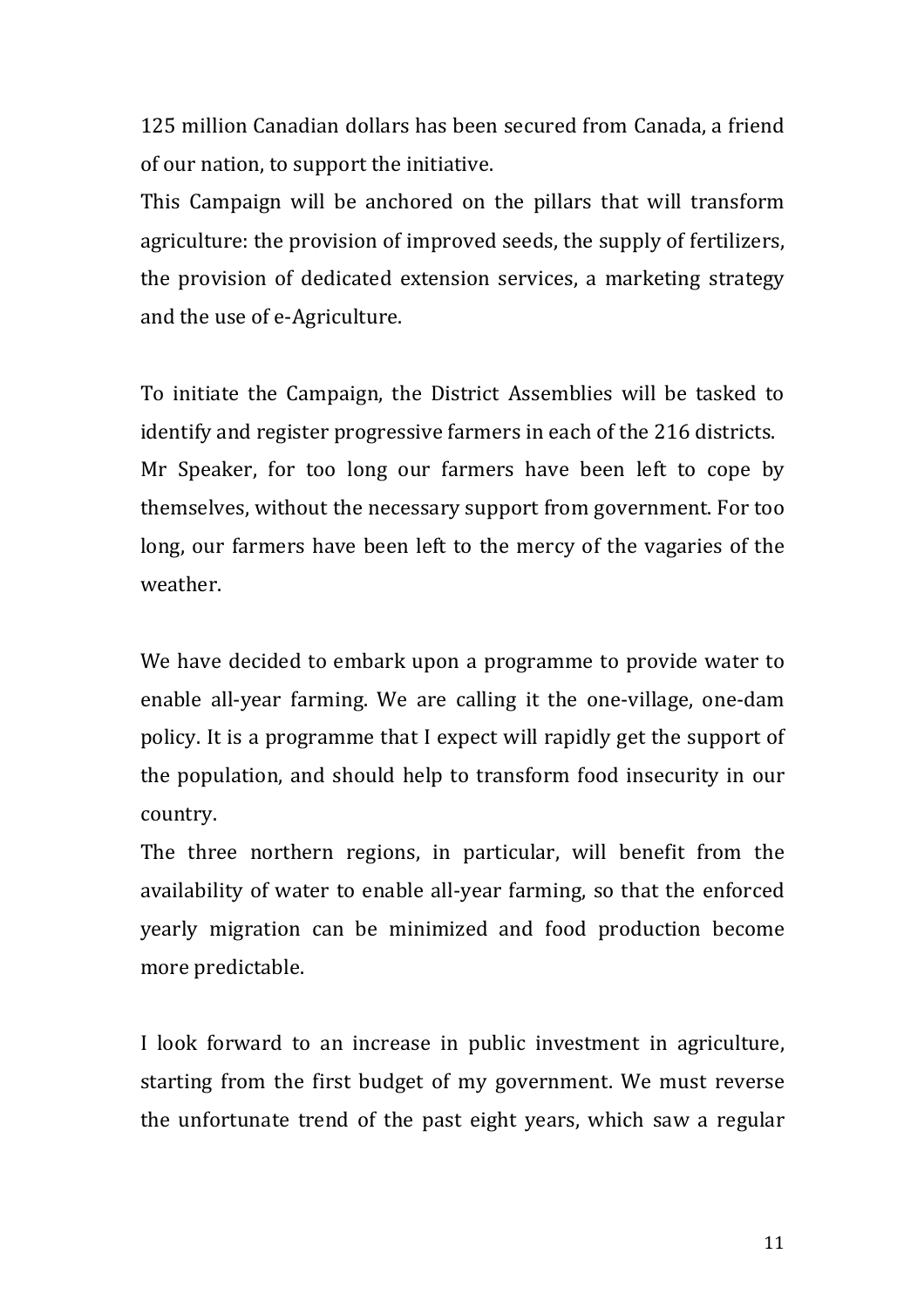decrease in public investment in the sector that provides a living for the majority of our people.

Mr Speaker, food processing has been the first step towards industrialization in virtually every country, and it is time for us to take it seriously. Not only will it serve to cut down on the wastage of crops during the high season, it will provide more jobs and expand farming business. Food processing will also save time in the preparation and cooking of our local foods, and there will be better control on the hygiene in the process. Mr. Speaker, I look forward to an exciting time in the agricultural sector.

Mr. Speaker, if I were to ask each one of you in this Chamber, today, to tell me what the number one problem was in your constituency, I suspect there would be a uniform answer: JOBS.

The most critical challenge, inherited by this NPP government, is the very high, unprecedented level of unemployment, particularly among the youth. It is a debilitating and confidence-sapping problem that affects every home. We can argue on what the official rate of unemployment is, but we can all see the desperation of our young people. They want to work, but there are no jobs and some of them are being driven to unacceptable behaviour. We have a veritable time bomb on our hands.

To address this challenge, the government is embarking on one of the most comprehensive programmes for industrial transformation ever to be introduced in our country.

The key elements of this programme are:

1. restoration and maintenance of a stable macro-economy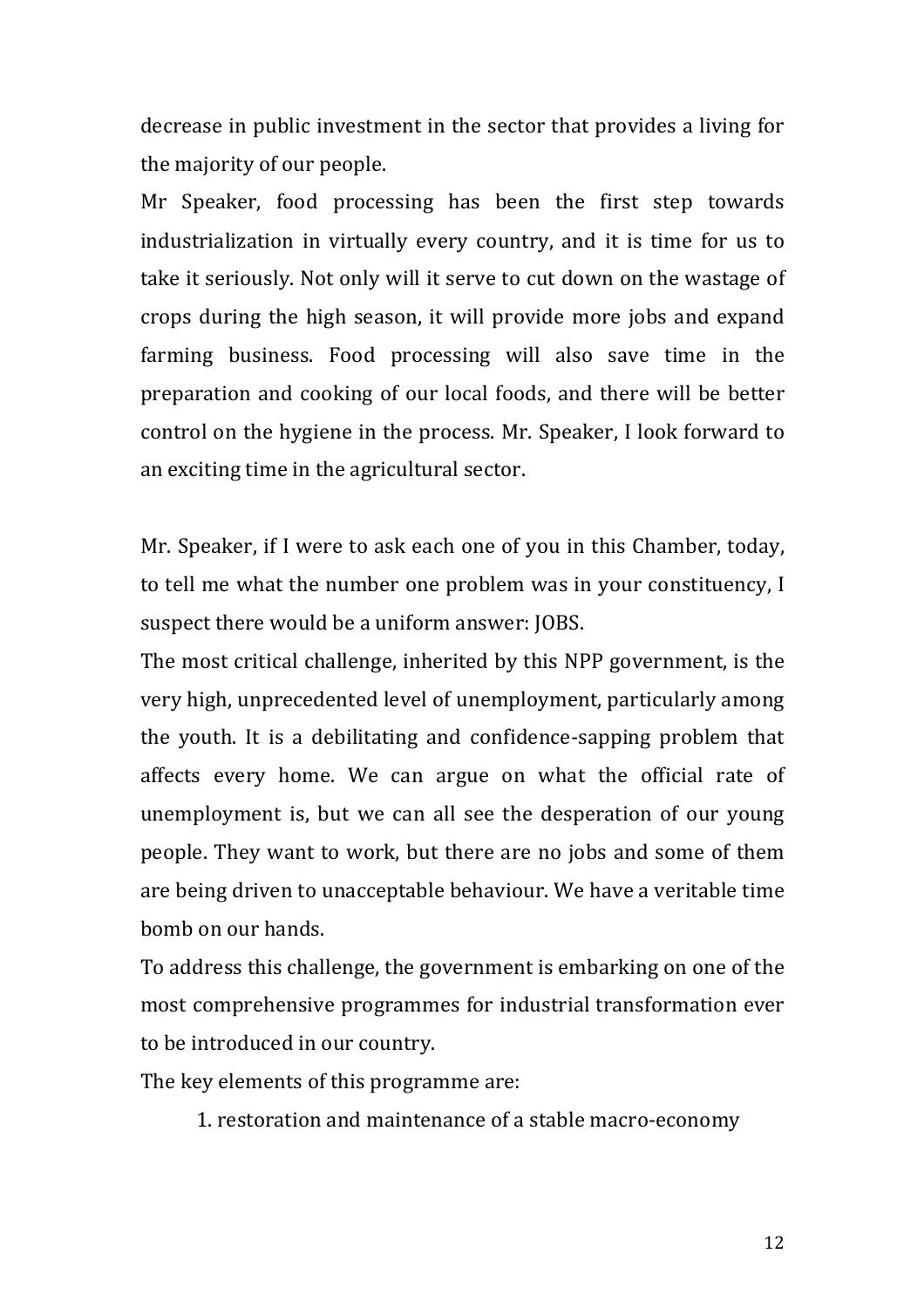2. monetary and fiscal measures which will lead to a reduction in interest rates and a reduction in the tax burden on enterprises

3. provision of reliable, affordable power to enterprises and homes

4. setting up of a stimulus package to support existing Ghanaian industries and improve their competitiveness

5. implementation of the initiative, through public-private partnerships, to establish at least one industrial enterprise in each of the 216 Districts in the "One District, One Factory" policy

6. development of strategic anchor initiatives as new pillars of growth for the Ghanaian economy, including the establishment of petrochemical industries; an iron and steel industry; an integrated aluminum industry; the expansion of the domestic production of pharmaceuticals; the establishment of a vehicle assembly and automotive industry; the production of industrial salt; the establishment of garment and textiles enterprises; and the manufacture of machinery, equipment and component parts

7. establishment of a multi-purpose industrial park in each of the ten regions

8. implementation of a comprehensive programme for SME development

9. establishment of an industrial sub-contracting exchange to link large scale companies with SMEs

10. implementation of an aggressive programme for export development, targeting, primarily, regional and continental markets

11. enhancement of domestic retail market infrastructure and the active promotion of the marketing and distribution of domestically produced goods

13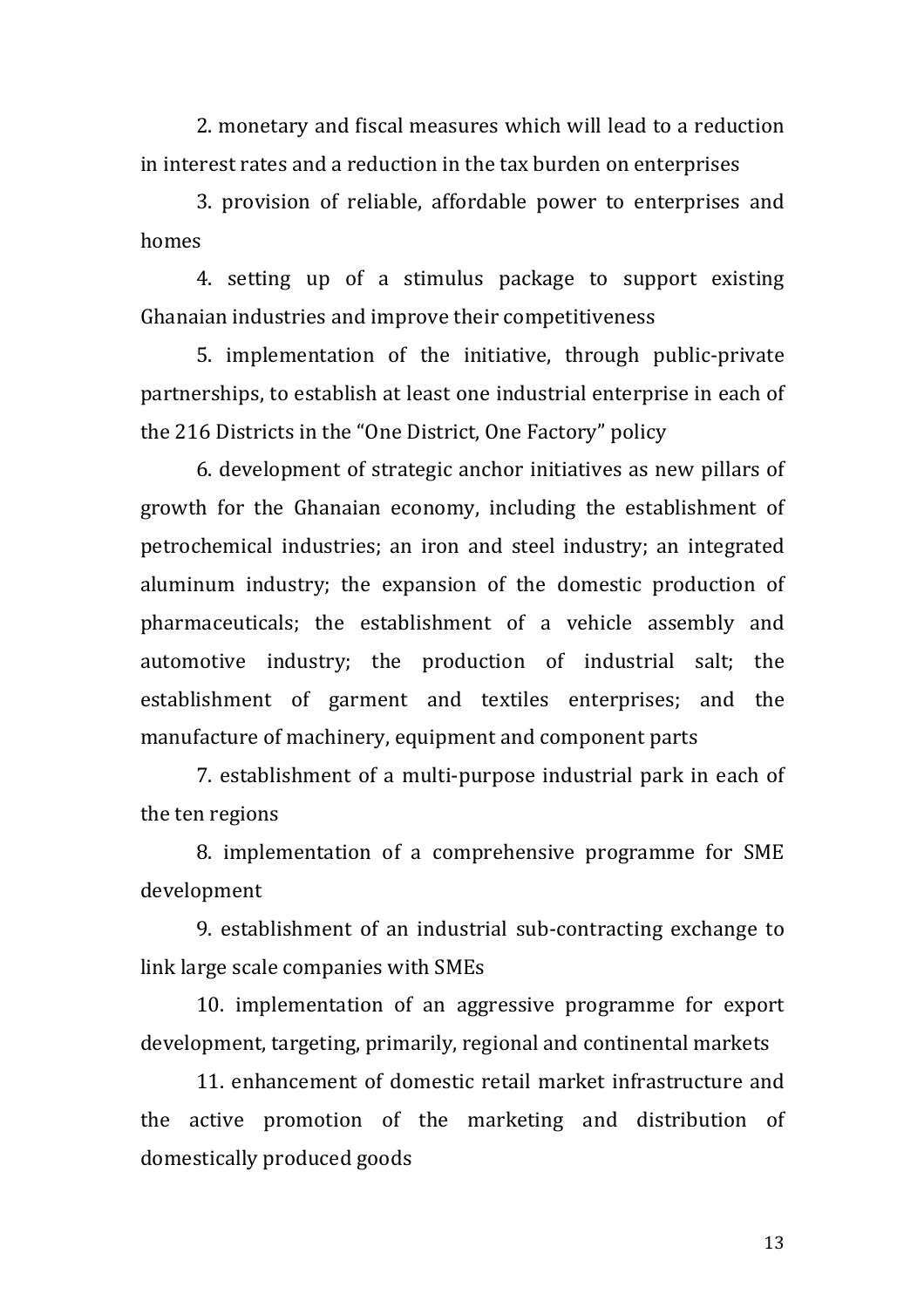12. improvement of the business environment through regulatory and other reforms, and

13. establishment of a permanent consultative forum for public-private sector dialogue.

We are confident that, through these interventions, significant job opportunities will be opened to Ghanaians across the country.

Mr. Speaker, the Takoradi to Paga railway, connecting the Eastern and Western corridors, will be initiated this year to open up our country and provide access to our landlocked neighbours. It will also provide a lot of jobs.

Mr Speaker, probably the most difficult problem, that has dogged this nation in the past five years, has been in the energy sector. This has caused havoc in small, medium and large enterprises. It has disrupted families and businesses and brought many organizations to their knees.

The most obvious manifestation of the energy problem has earned us notoriety in the world, with the entry into Wikipedia and other dictionaries of the word DUMSOR. It is a phenomenon that has blighted our lives, destroyed appliances and collapsed many companies. The attempts by the previous government to resolve the crisis have led to a gargantuan debt overhang in the sector.

We have inherited a heavily indebted energy sector, with the net debt reaching 2.4 billion US dollars as at December 2016. I have to point out the alarming fact that 800 million US dollars of this debt is owed to local banks, which threatens their stability and that of the whole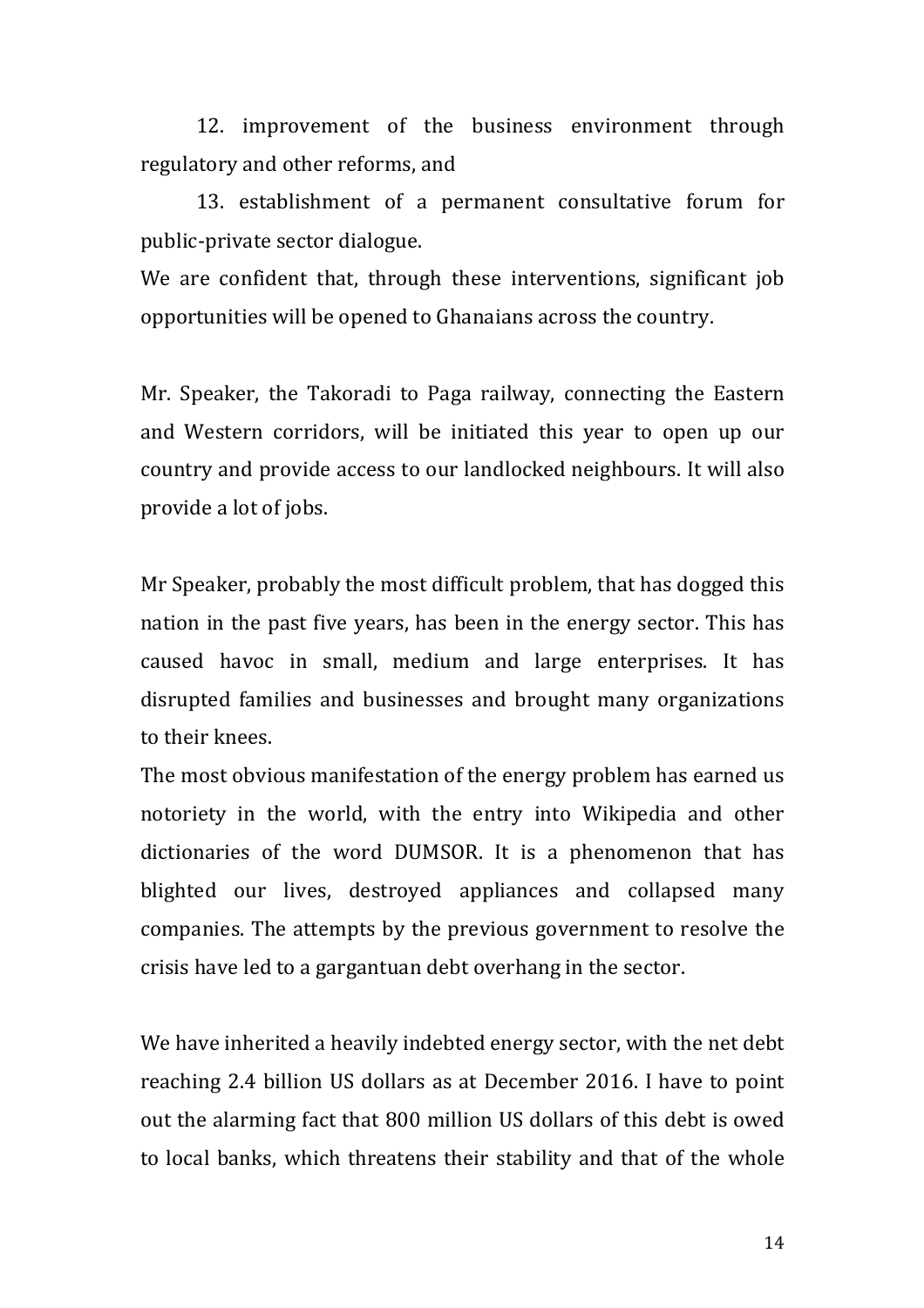financial sector. Indeed, the huge indebtedness of the energy sector constitutes the single major hurdle to Ghanaians enjoying reliable and affordable electricity supply.

Mr Speaker, there has been some improvement in the power supply since November last year, but the challenges facing Ghana's power sector are far from over. The key problem is cost. We produce power from Akosombo at three US cents per kilowatt-hour. The marginal price charged for businesses is an effective 42 cents, more than ten times the average tariff in West Africa.

This makes it very difficult to start or run a business here and be competitive. The cost of energy destroys businesses large and small. It is the bane of the vulcanizer, the tailor, the dressmaker and the hairdresser, the carpenter and the wayside-fitting mechanic. It destroys jobs. It compounds poverty. The current state of the energy situation in our country is unsatisfactory.

The problems are enormous, but we must, and we will, confront them. 

I am proposing a number of policy interventions. We will improve on transparency in tariff setting, and introduce a new tariff policy that will reclassify consumer categories in order to protect lifeline and strategic industrial consumers. We will also reduce significantly some of the levies and taxes on the tariffs.

As at the end of 2016, the Electricity Company of Ghana (ECG) had signed 43 Power Purchase Agreements (PPA), whilst a further 23 were under discussion. Government is conducting a review of all the Power Agreements entered into by the previous government in order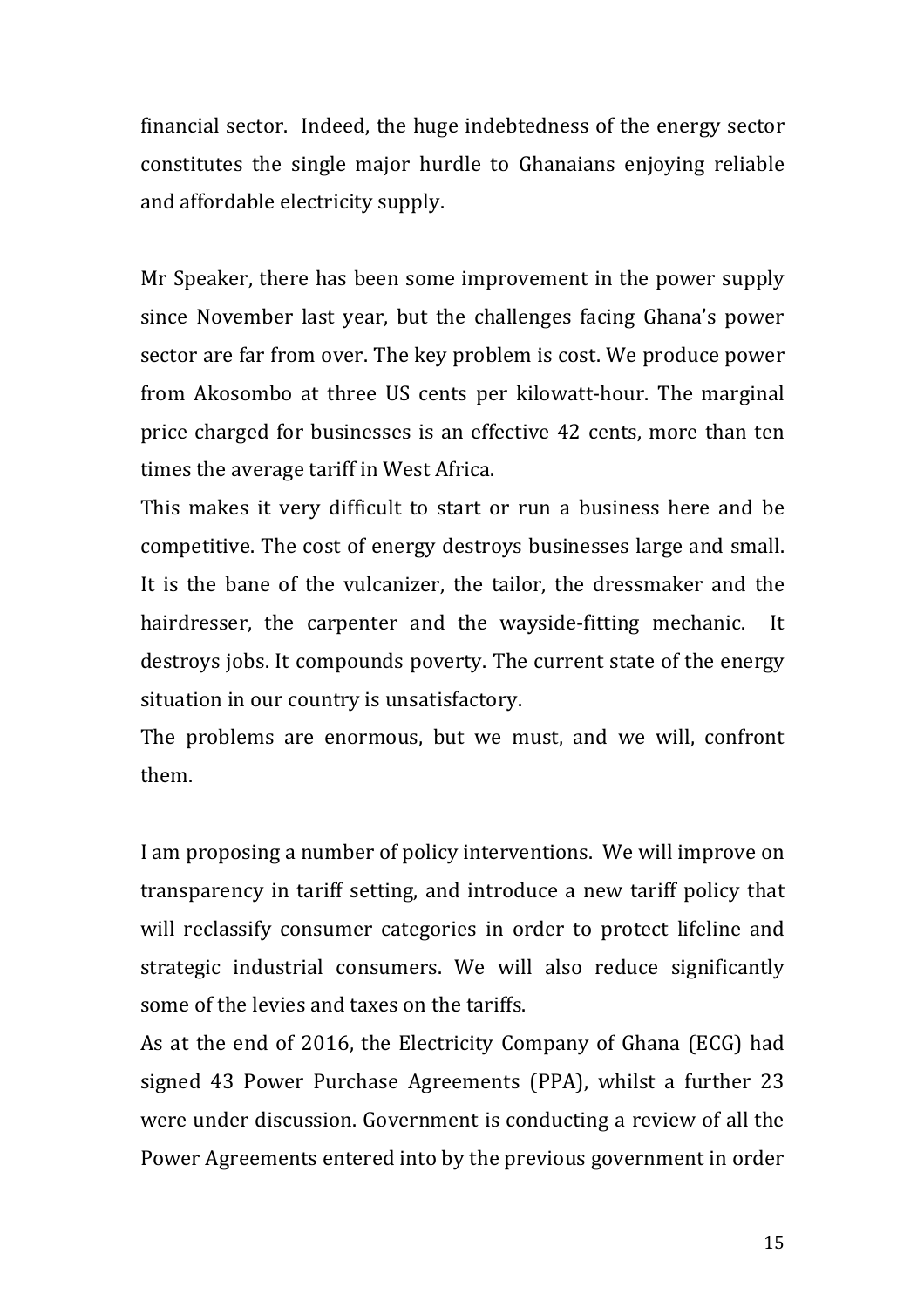to prioritise, renegotiate, defer or cancel outright, if necessary, in the national interest.

Overall, we have begun to develop a national electricity masterplan, which will also explore the benefits of listing VRA and GRIDCO on the Stock Exchange.

Mr. Speaker, my government will enforce the procurement law. We will insist on open and competitive bidding for power capacity procurement. This will not only reduce the cost of power projects and ensure value for money, but will also address the problem of unplanned procurement.

Government will encourage increased private sector investment in utility scale solar and wind energy projects, as well as accelerate the development of mini-grid solutions in off-grid and island communities for lighting, irrigation and other economic activities.

We will, consequently, review the Renewable Energy Act to provide further incentives to attract the private sector to invest.

Mr Speaker, the Ghana Compact II programme has officially come into force. Both parties to the Compact, the Governments of Ghana and United States of America, are committed to complying with their obligations. However, the implementation of Ghana's commitments has faced some challenges due to disagreements between stakeholders, particularly between labour, ECG and the Millennium Development Authority (MiDA).

We need further dialogue on the key issues that have generated these disagreements. We are aware that these discussions should be concluded urgently in order to arrive at the decisions that will allow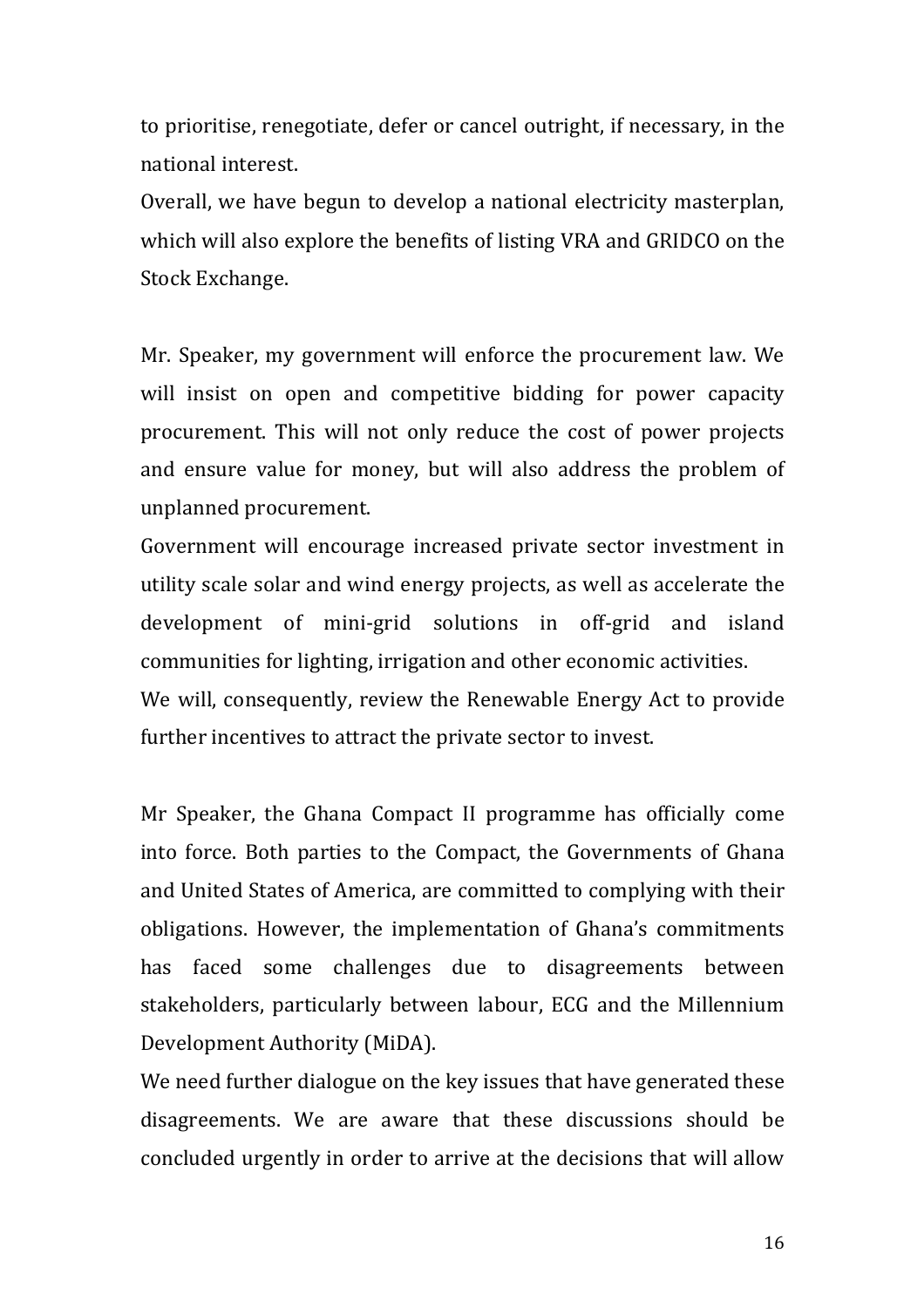for its implementation. We expect that all stakeholders will discuss these issues dispassionately and transparently, to ensure that all concerns are adequately addressed.

Mr. Speaker, the success of all our plans and all our aspirations depends on our ability to educate our young people, and provide the opportunity for lifelong education to the adult population. Mr. Speaker, it is not an original statement, but it is a true statement: education is the key; education holds the key to the rapid development of our country; it holds the key to a better understanding and accommodation with our environment; it equips us with the skills required to deal with the world; education holds the key to the prosperous and happy Ghana we all want and deserve.

Luckily, there is consensus amongst us on the need to provide quality education to all of Ghana's children. If I am in a hurry, I am in a hurry to ensure that every child born in this country attends school from Kindergarten to Senior High School; in other words, that is the basic education that each child is required to receive. We intend to reform the basic school curricula with emphasis on literacy, numeracy and creative skills.

And just in case there is anyone left in this country who has not heard yet, Free SHS starts with the 2017/2018 entrants into the public SHS. We shall embark upon a vigorous expansion and re-equipping of Technical, Vocational and Agricultural schools and align all TVAET under the Ministry of Education to ensure standardization.

The teaching of mathematics and science will take pride of place in all schools, as we aim to make understanding of the scientific basis of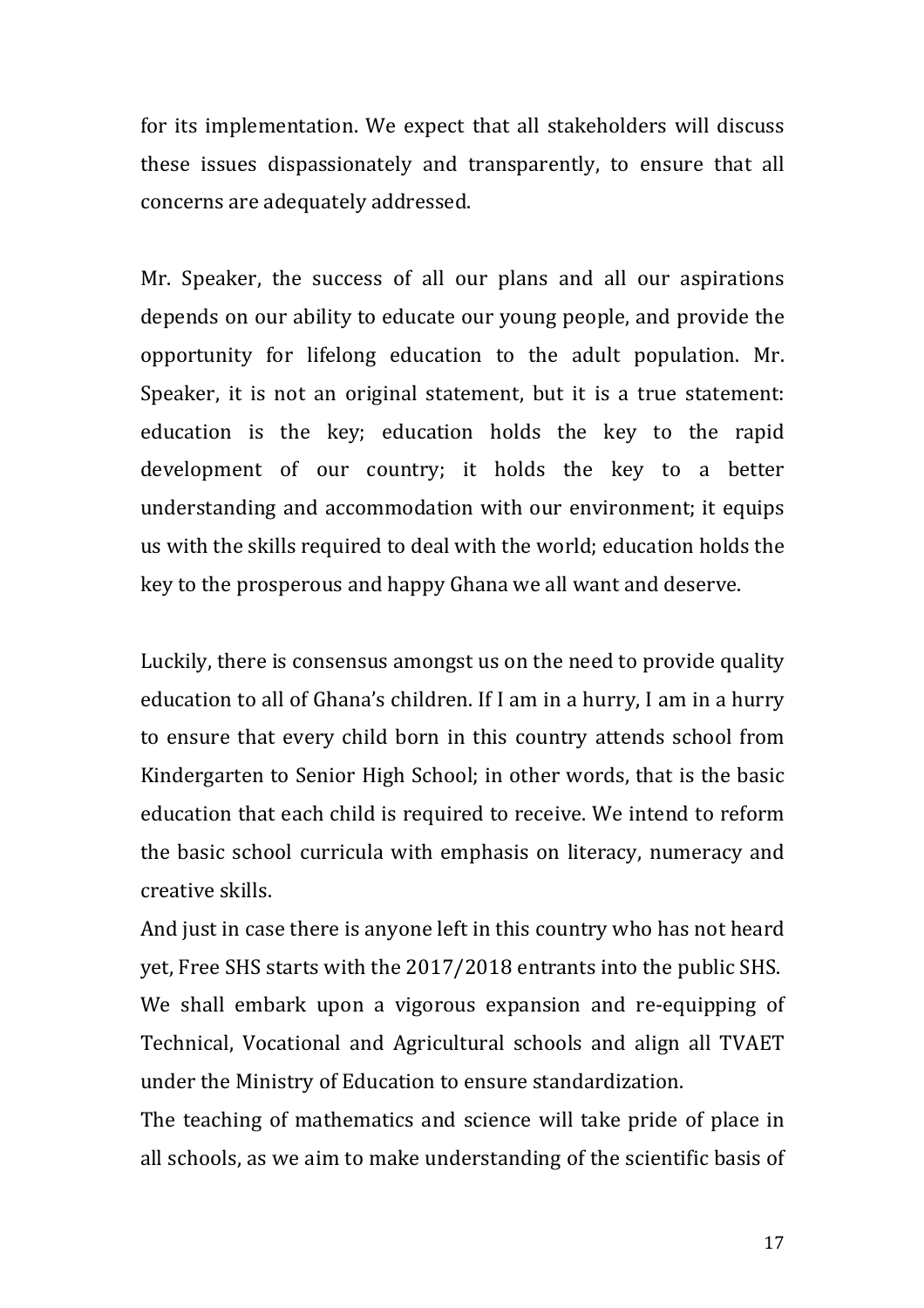life a central plank in our schools. We will, thus, make the use of ICT a central feature of our national life.

My government shall place teachers at the centre of quality education, and encourage professionalism among them. There will have to be some legislative reforms to ease some of the bottlenecks at the district level of supervision.

By the way, teacher trainee allowances will be restored when the Minister of Finance comes to read the budget. We keep our promises, just as we shall ensure that our sports development is hinged on the revival of school sports.

Mr. Speaker, there has been far too much tension in the education sector. It is in everyone's interest that the school experience is a happy one for children, teachers and parents alike. The happy and skilled population that will drive the path to development starts at school. We aim to provide the key to prosperity in our schools.

Mr. Speaker, we have to be healthy if we are to make a success of the plans and aspirations we have. The National Health Insurance Scheme remains the best option we have devised to ensure that as many people as possible have access to health care in our clinics and hospitals. The scheme is not in a good state, and there are too many providers that are owed money. They are threatening to opt out and stop offering their services to the most vulnerable in our society. We shall restore the National Health Insurance Scheme to good health. And yes, the Minister for Finance will restore the allowances to trainee nurses in the budget.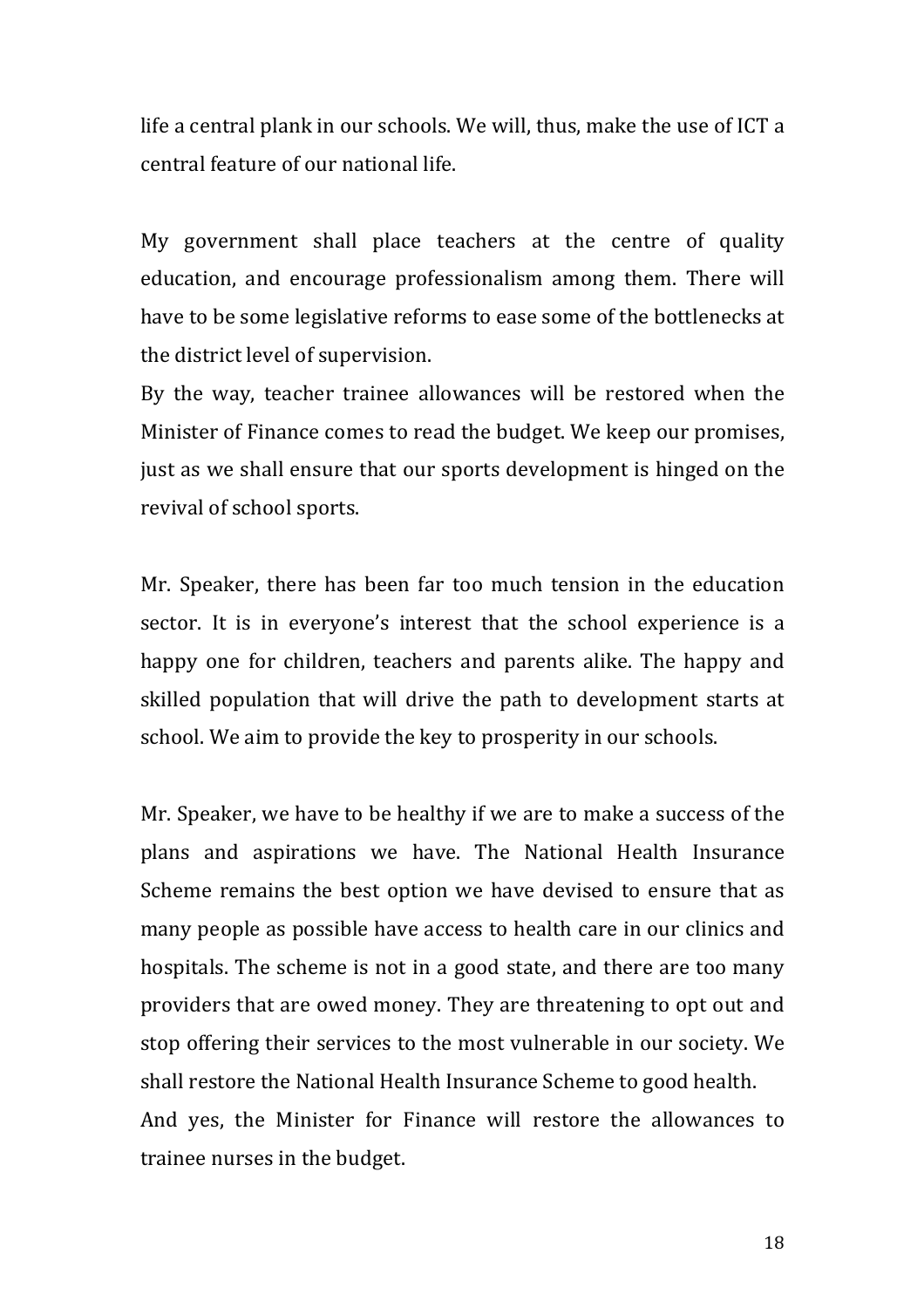Mr. Speaker, government will work with Parliament to pass the Affirmative Action Bill to increase women's involvement in decision making at all levels, and enable us achieve our current objective of 30 per cent participation of women in public appointments.

Mr. Speaker, the time has come to enforce the Disability Act and ensure its compliance, which will begin with access to public buildings for the physically challenged. The Minister for Local Government will also see to the implementation of the District Integrated Social Services programme for children, families and vulnerable adults.

Mr. Speaker, our people can only prosper and flourish in an atmosphere of peace and security. Safeguarding the sovereignty and territorial integrity of the nation is critical for our progress.

We will improve the state of combat readiness of our armed forces by improving the logistical infrastructure, and improve the welfare of service men and women and also of veterans. Our armed forces remain one of the best-organized and most professional in Africa.

Mr. Speaker, I bring you greetings from The Gambia, where I was a guest last weekend at the inauguration ceremony of President Adama Barrow. Ghana should always take its membership of ECOWAS seriously, as its viability advances our national interest.

One of the first issues that came to my attention, as soon as I assumed office, was the request from ECOWAS to send a military contingent from Ghana, as part of the ECOWAS Mission in The Gambia (ECOMIG) to resolve the post-electoral impasse in that country. Senegal was to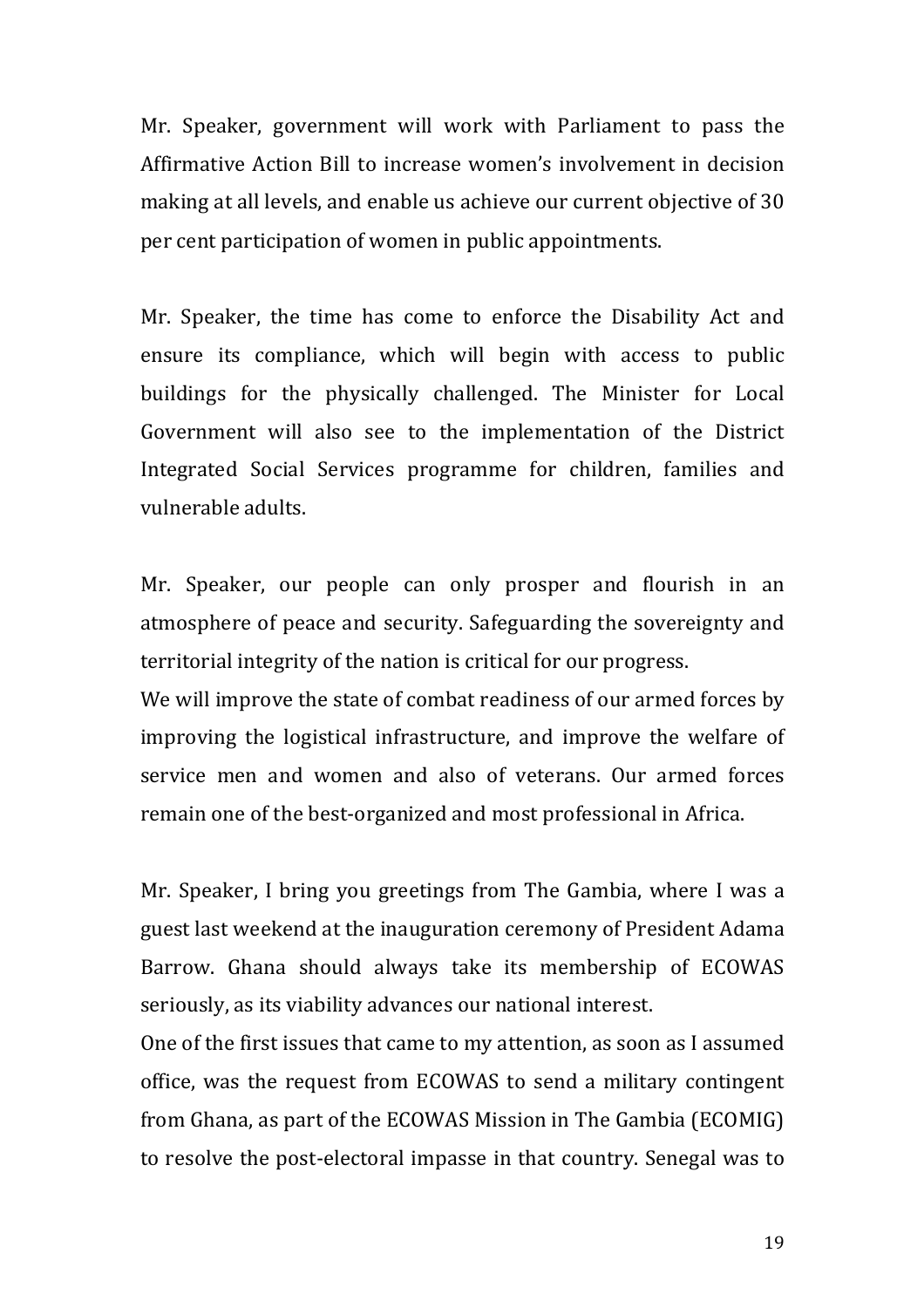provide 3,150; Nigeria 509; and Ghana 210 troops. I assented to the request as it involved large issues of regional stability, and the preservation of democracy and rule of law in a member state. Ghana sent 208 troops. The Mission succeeded in creating the necessary environment for the rule of law to be maintained, and for the rightful transfer of authority to the newly elected President. I saw with my own eyes how popular that event has been in the Gambia; and how popular is the ECOWAS mission.

Consequently, ECOWAS has now put forward a new mandate which involves reducing the force to one of 500 soldiers, intended to be a stabilisation force. As from yesterday, February 20, Senegal will provide 250, Nigeria 200 and Ghana 50 troops in the force.

Presently about 3,000 Ghanaian soldiers are involved in peace keeping operations around the globe. We need to do more to keep their morale high and empower them. We have decided that they should be paid their allowances at post, and not on their return. I am glad to say that this new regime of payment has been applied to the case of The Gambian deployment.

Mr. Speaker, it gives me great pleasure to be able to inform the House that the outstanding arrears of 13 million US dollars for all peacekeeping personnel have been cleared by my government, and the contingents in the Gambia have been paid all their allowances in full.

I have asked the Minister for Defense to come shortly before Parliament and make a statement on the Gambian deployment.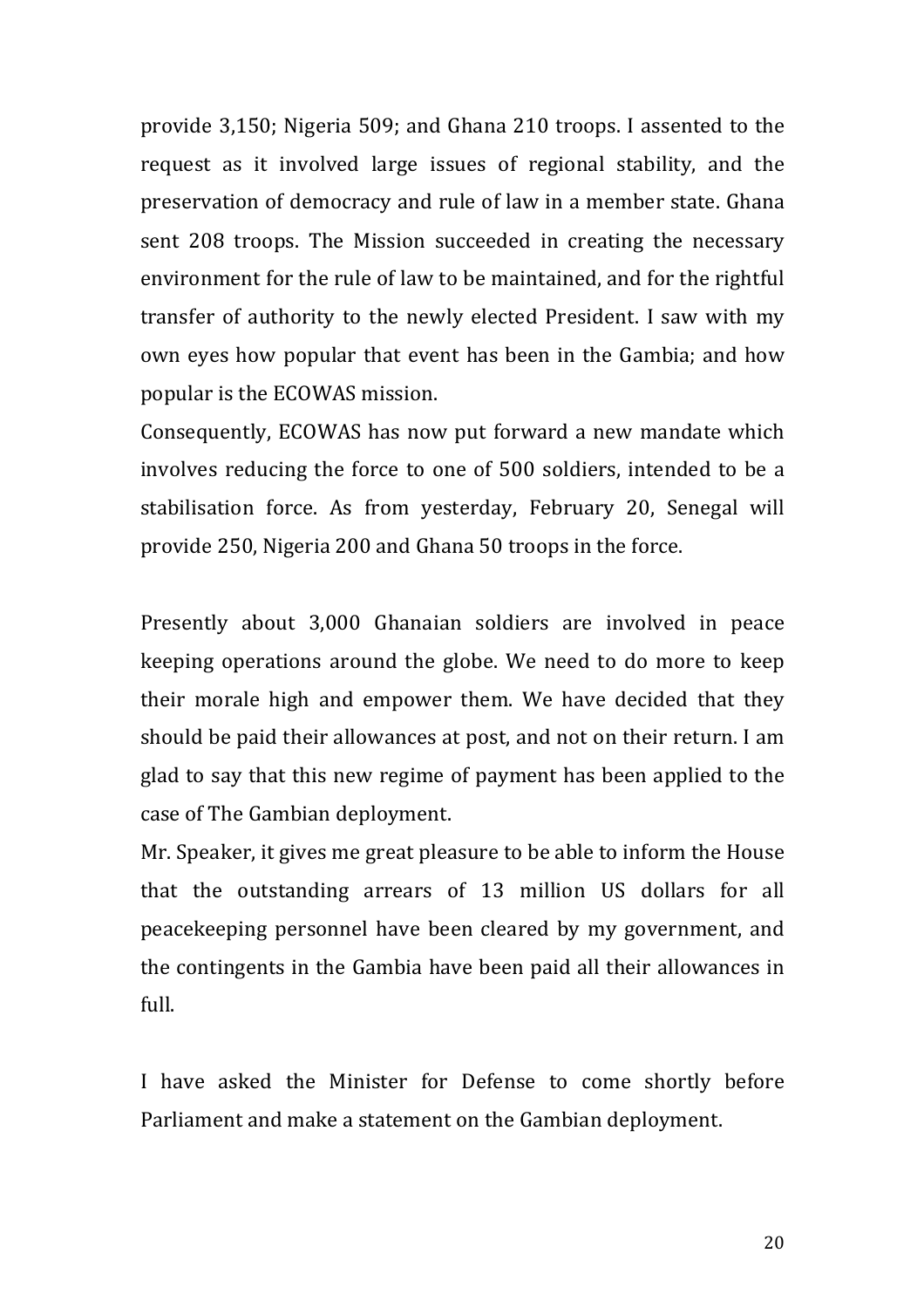There are serious difficulties facing our armed forces that are not unlike those facing other parts of our public sector. Overcrowded and inappropriate accommodation for personnel, inability to pay food and utility bills, and threats from providers to cut supplies; these are the everyday stories in all departments and our armed forces face the same problems. It is a regrettable state of affairs that will not continue under my administration.

Mr. Speaker, the police are the first line of security and protection for citizens. We must have an efficient police service that has the confidence and support of the people. I am determined to give whatever support is required from government to ensure that we have the service that the people of Ghana deserve. We must get a more professional police service, where recruitment and training practices are of acceptable international standards. We shall continue recruitment into the police service, with the aim of meeting the U.N ratio of 1 police officer to 500 civilians, and also ensuring gender equity. 

All of us are agreed on the Ghana we want; a prosperous, united and peaceful country. Some countries have made progress in the economic field and achieved some of the results we desire. I have listened with incredulity, as some amongst us have advocated the harsh methods that appear to have helped some countries achieve rapid progress.

Some, amongst us, seem to be flirting with the concept of authoritarianism and romanticising it, as an acceptable price to pay to achieve rapid development.

21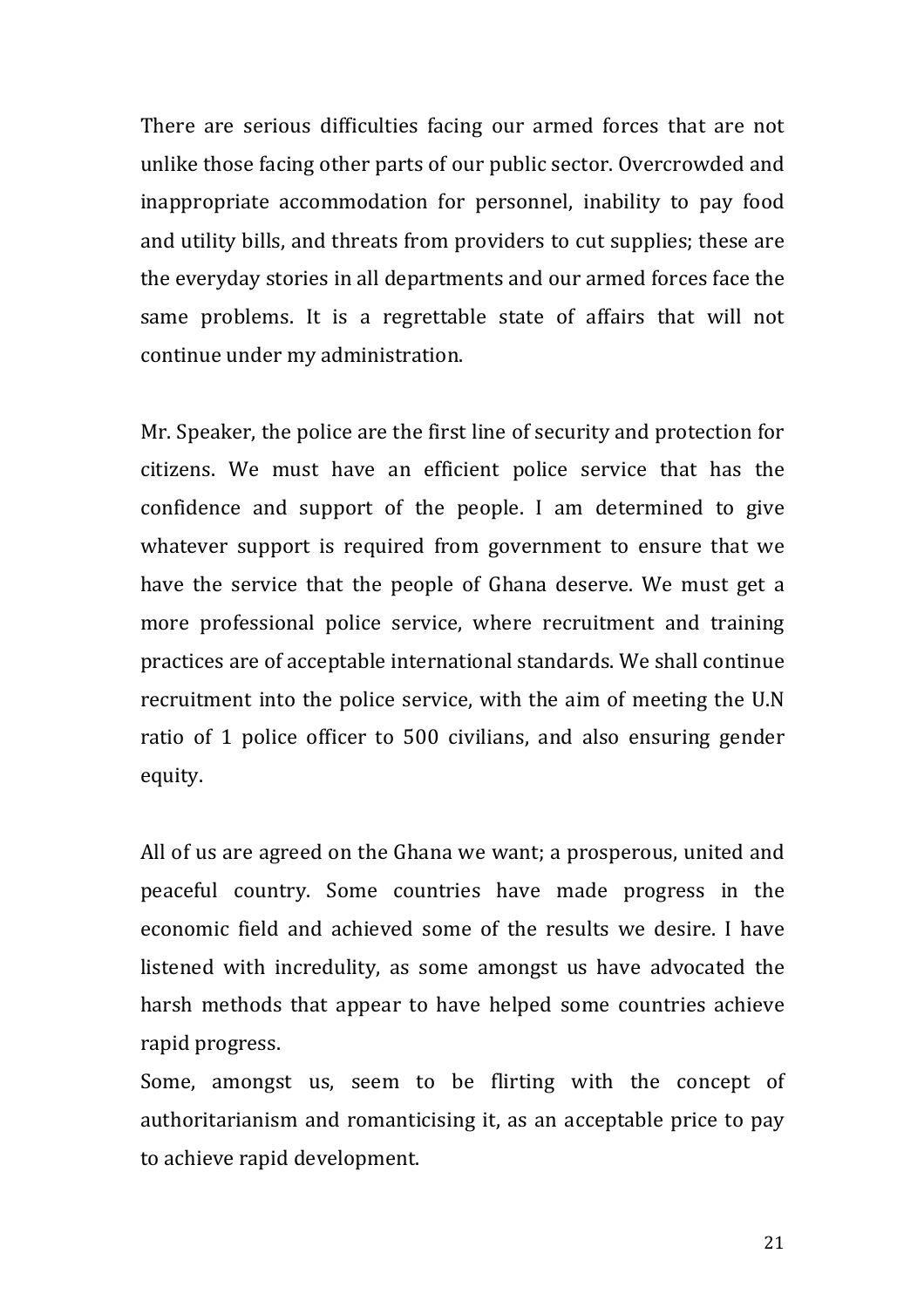Mr. Speaker, I have an unshakable and undying belief in freedom and the democratic process, and in their capacity to inspire rapid development. Development in freedom should remain our moral anchor. That is the Ghanaian way and that is the Akufo-Addo way. The rule of law should remain our guiding and unbending principle. Those of us in public service should acknowledge that corruption is one of the biggest concerns to the people of Ghana. It is the one subject on which a surprising number of people are willing to tolerate a waiver of due process. This is because, unfortunately, public officials are in danger of losing the confidence of the people in the fight against corruption. There is a perception that all public officials are part of a great scam to defraud the public and that they protect each other. It is in everybody's interest that the fight against corruption is transparent and has the support of the public.

Mr Speaker, the office of the Special Prosecutor has been shown to work in other places, and I shall be bringing legislation before the House for its rapid establishment. I am satisfied that the Office will be established in a manner consistent with the Constitution. In like manner, I shall propose for legislation amendments to the current asset declaration regime to make it more effective.

Mr Speaker, the people of Ghana have voted for change. All the various arms of government should recognize this strong desire on the part of the people for change. We continue along the path of business as usual at our own risk.

Mr Speaker, my personal belief in and adherence to the concept of the separation of powers is well-known, and I do not intend to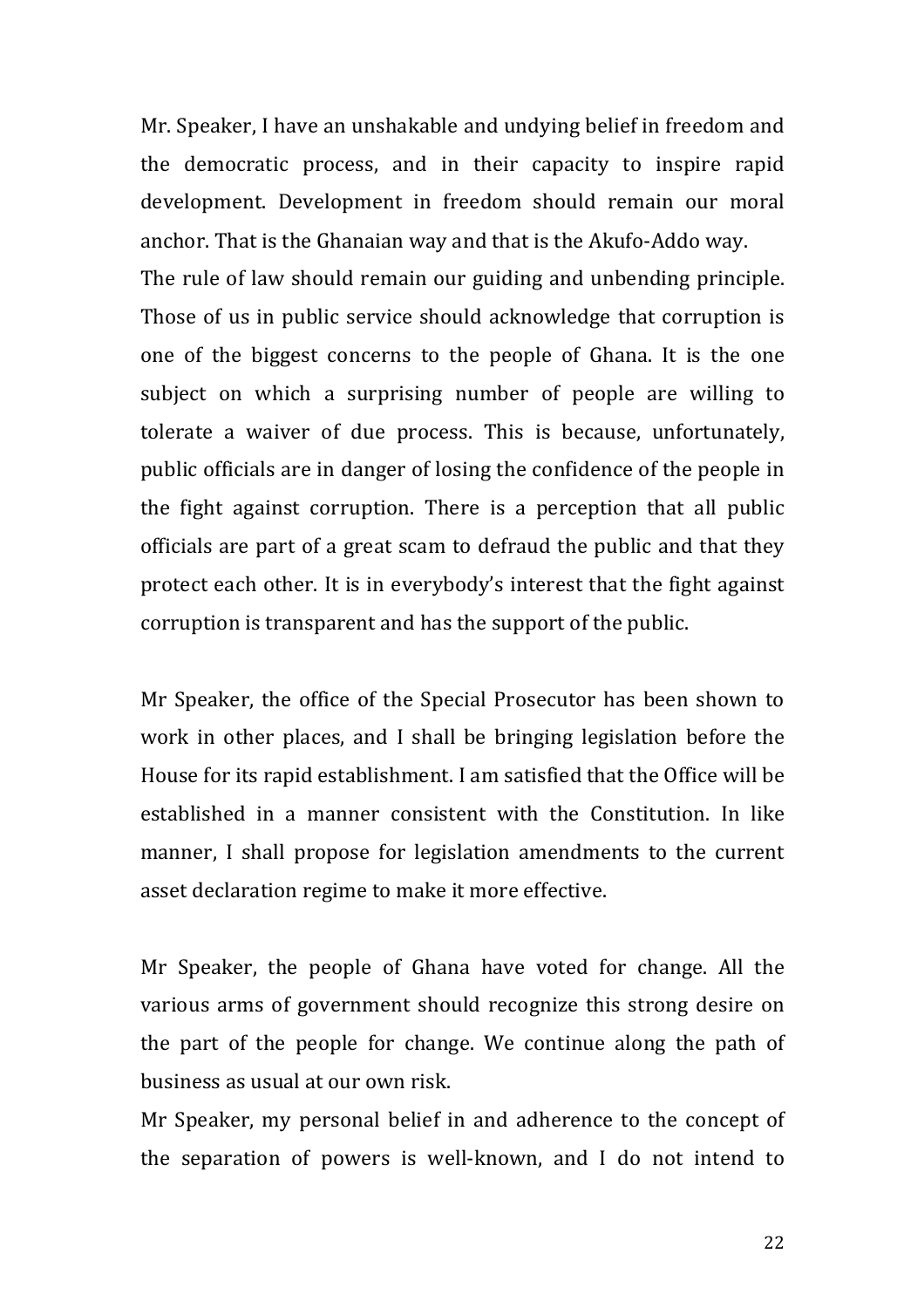interfere in any way in the affairs of Parliament or the Judiciary. But I would be failing in my duty if I failed to say what needs to be said. Mr Speaker, all three arms of government, the Executive, the Judiciary and the Legislature need to take cognisance of the clear desire of the people of Ghana for change. All three branches must change the way we do things. I ask this Honourable House to take a candid look at itself and consider changing the way it conducts its business, if needs be.

Mr Speaker, there are some areas of our lives in which we can all demonstrate the change for which the people of Ghana have voted: punctuality, sanitation and the care of the environment. Over the years, it has become acceptable practice that official functions invariably start and close late. We invite people to functions for 9am and start at 10am. I have heard some offer the preposterous excuse that there is something cultural about not paying attention to time. Mr Speaker, let us show that we acknowledge that change has, indeed, come by being punctual to functions. I intend to set a personal example.

The other area of our lives in which we can and should start making a change is the care of the environment.. We are in danger of destroying our blessed country. Ours is a beautiful country. If we claim to love our country, we must take care of the lands, the trees, the water bodies and the animals. They are part of what makes Ghana.

The change we have voted for demands that we adopt better and sustainable sanitation habits, and learn to protect and preserve our environment.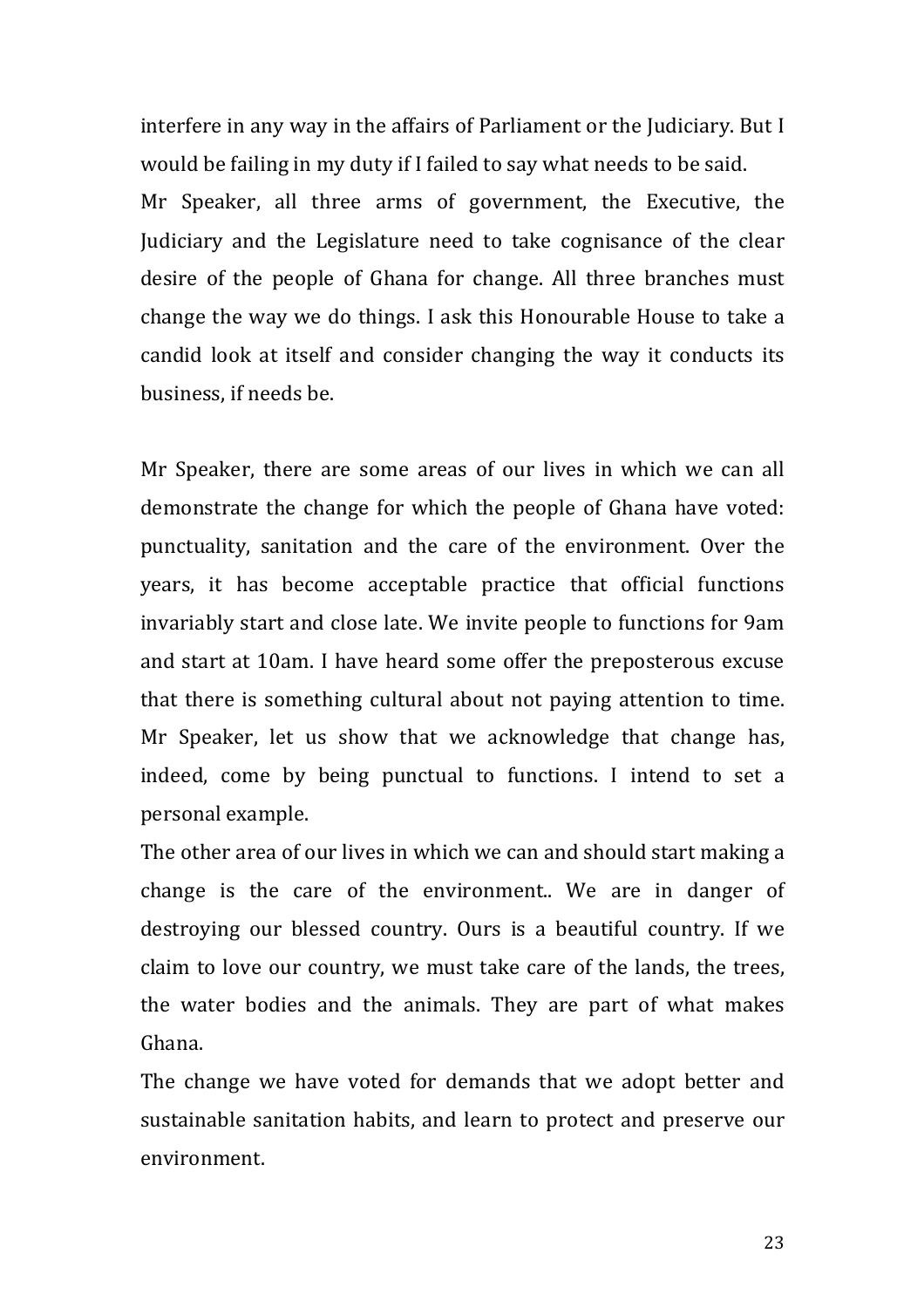Mr. Speaker, there is one subject on my mind that I wish to put before the House for consideration. I believe, in this 60th year of our nation, that the time is ripe for us to establish consensus on some national issues. It is important for us to have a conversation on how we name things that are of national importance to us all. I speak of the seat of the Presidency and Founder's' Day.

In my view, it is not right that, 60 years after independence, these matters are still at large. It does not inure to the dignity of the Ghanaian Republic that such matters have become subject to political football.

I believe we have to settle these matters once and for all, and in due course, I propose we have a national conversation and dialogue to this effect, which, hopefully, will end in legislation that will reflect the national consensus.

Mr. Speaker, in a few days' time, we shall mark the 60th anniversary of the independence of our country. Ebenezer, thus far has the Lord brought us.

Mr. Speaker, we all know where we want Ghana to be, and we are aware we are not where we want to be or ought to be. We also know of the big dreams of our forefathers to build a self-reliant and selfsustaining nation that would take pride of place amongst the comity of nations.

This anniversary provides us with the opportunity to reflect on our past and plan for the future. This is the Ghana we see  $-$  a new Ghana. We will put in place policies that will deliver sustainable growth and cut out corruption.